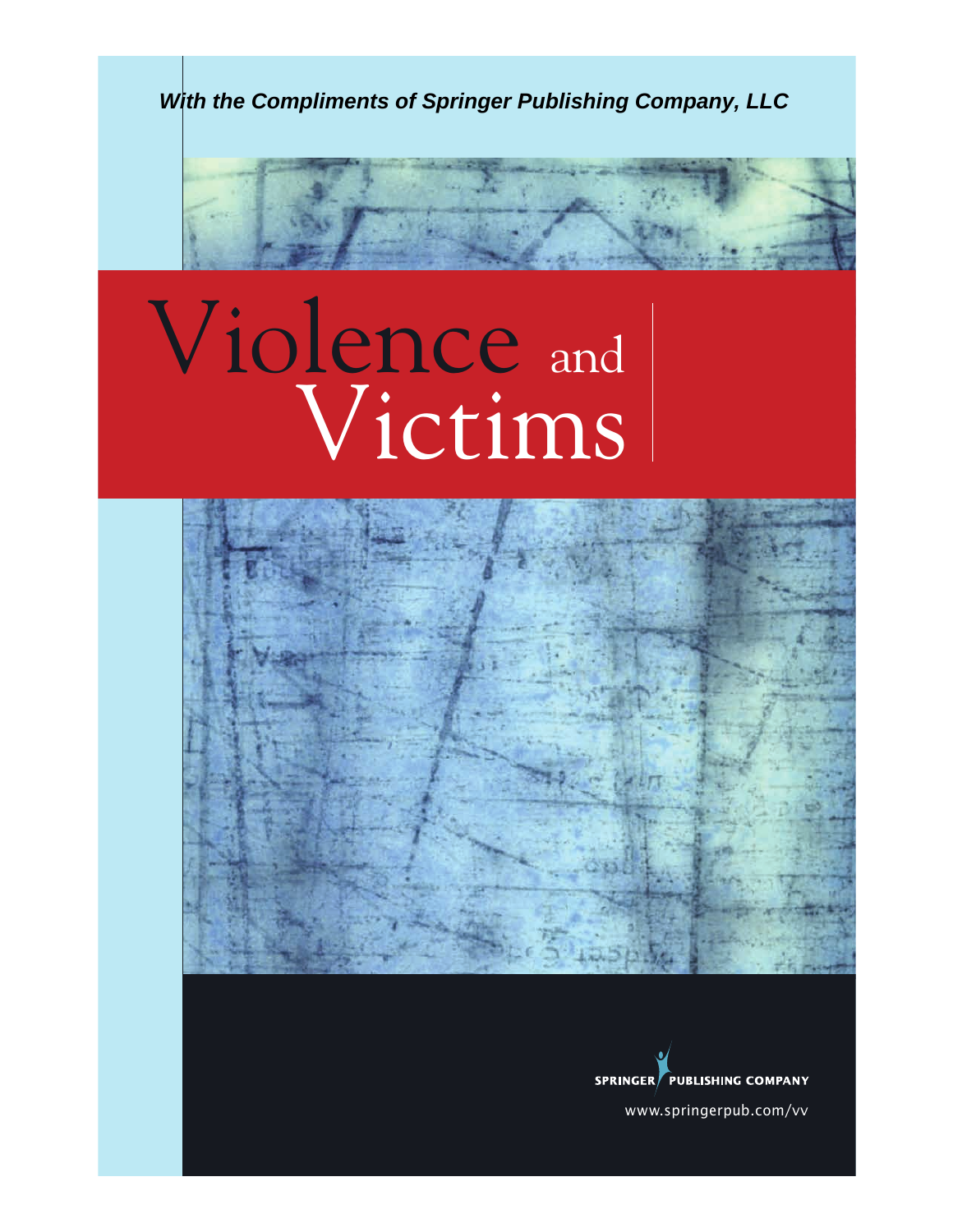## **Men Who Sustain Female-to-Male Partner Violence: Factors Associated With Where They Seek Help and How They Rate Those Resources**

#### **Emily M. Douglas, PhD**

*Bridgewater State University*

#### **Denise A. Hines, PhD**

*Clark University*

#### **Sean C. McCarthy, MSW**

*Bridgewater State University*

Research since the 1970s has documented that men, in addition to women, sustain intimate partner violence (IPV), although much of that research has been overlooked. A growing body of research is examining the experiences of men who sustain female-to-male IPV, but there is still much to be learned. This exploratory study assesses the experiences of 302 men who have sustained IPV from their female partners and sought help from 1 of 6 resources: domestic violence agencies, hotlines, Internet, mental health professionals, medical providers, or the police. We examine what demographic characteristics and life experiences are associated with where men seek help and how they rate those experiences. We make recommendations for agencies, service providers, and first responders about how to tailor services for this specific population and their families.

**Keywords:** male victims; help seeking; female-to-male violence; service providers; emergency responders

Research since the 1970s has documented that men, like women, sustain intimate<br>partner violence (IPV), which includes the physical, sexual, and psychological<br>maltreatment of one partner against another (Gelles, 1974; Renni partner violence (IPV), which includes the physical, sexual, and psychological maltreatment of one partner against another (Gelles, 1974; Rennison & Welchans, 2000; Straus & Gelles, 1988; Tjaden & Thoennes, 2000). IPV against men is often a controversial issue (George, 2007); research on help seeking among men who have sustained IPV indicates that the domestic violence (DV) service system is not always able to serve them (Hines & Douglas, 2011) and that many men are turned away (Cook, 2009; Douglas, & Hines, 2011). Nonetheless, men attempt to find help for sustaining IPV through various resources, both formal (e.g., helplines, police, mental health professionals) and informal (e.g., friends, relatives, the Internet; Douglas, 2011). What remains unknown is what factors are related to (a) where men seek help and (b) how they rate the resources from which they seek help. This exploratory study will focus on the demographic, personal, and

*© 2012 Springer Publishing Company 871* http://dx.doi.org/10.1891/0886-6708.27.6.871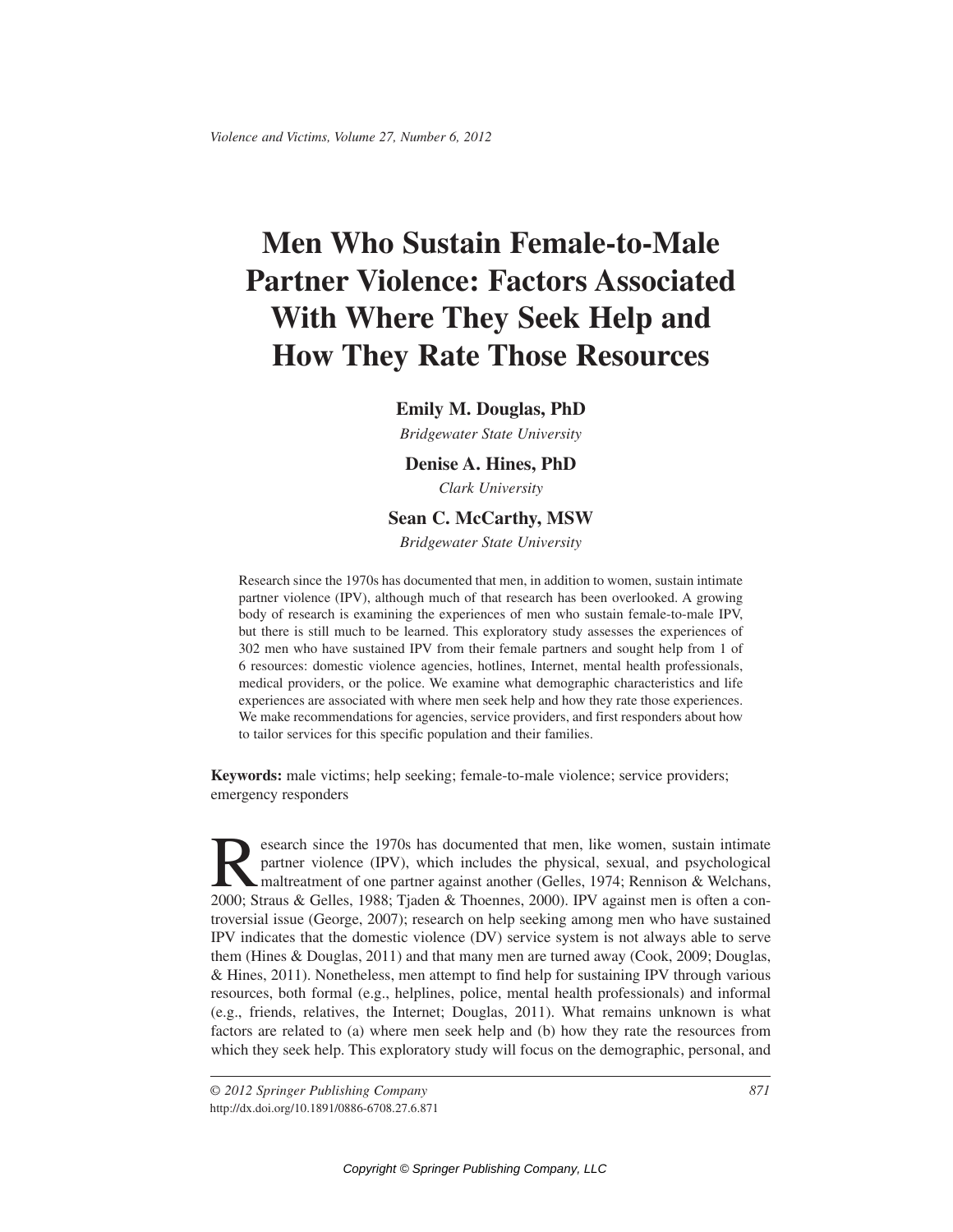relationship characteristics that are associated with where men seek help for sustaining IPV and how they rate those experiences.

#### **FEMALE-TO-MALE INTIMATE PARTNER VIOLENCE**

Research reporting that women physically aggress toward their male partners first appeared in the 1970s (Gelles, 1974). More recently, the Department of Justice showed that in 2009, 117,210 men were physically assaulted by an intimate partner, most of whom were women, which represents 18% of all IPV victims that year (Truman & Rand, 2010). The same source of data for the period 1993–2004 showed a 61% decline of reported physical IPV toward women between 1993 and 2004, whereas the rates of IPV toward men only declined 19% (Catalano, 2007). The 1995–1996 National Violence Against Women Survey found that  $40\%$  of all IPV victims during a 1-year time period were men (Tjaden  $\&$ Thoennes, 2000). The highest rates of IPV against both men and women have been found in national studies of family conflict, such as the 1975 and 1985 National Family Violence Surveys and the 1992 National Alcohol and Family Violence Survey (Straus, 1995). For example, female-to-male minor physical assaults (e.g., slapping, pushing) occurred at a rate of 75 per 1,000 in 1975 and 1985, and then increased to 95 per 1,000 in 1992. Rates of severe physical assaults (e.g., punching, beating up) by female partners remained constant at 45 per 1,000 in all study years (Straus & Gelles, 1988).

#### **Help Seeking Among Men**

Men who sustain IPV are often in need of assistance and support (Cook, 2009; Hines, Brown, & Dunning, 2007), yet may be reluctant to do so (Addis & Mahalik, 2003). One study of service providers found that reasons why men do not or might not seek help for IPV victimization include that IPV services are not targeted toward men and the men's own shame/embarrassment, denial, stigmatization, and fear (Tsui, Cheung, & Leung, 2010). Other research, however, has documented that some men do seek help for IPV victimization through established DV resources; however, they often encounter barriers, such as being blamed for the abuse, being sent to a batterer's program, and being laughed at (Hines et al., 2007).

In a previous investigation using the sample described in this article, we found that men who seek help for IPV victimization use various resources (Douglas, 2011). Men were most likely to seek help from family and friends, but about two-thirds also sought help via the Internet and from mental health professionals; about half sought help from the police and about half from a DV agency. With less frequency, men sought help from DV hotlines/ agencies and medical professionals. The men also reported on the quality of the helpfulness that they received. Medical, followed by mental health and online resources, were the most helpful. DV hotlines, DV agencies, and the police were rated as being the least helpful. What remains unknown is what factors lead men to seek help from which resources.

Most research on male help seeking has focused on what characteristics indicate whether men will seek help (Addis & Mahalik, 2003), but there is a developing body of research addressing what factors are related to which services they seek once men actually *do* seek help. Lane and Addis (2005) found that willingness to seek help for depression and/or substance use varied not only by the degree of traditional masculine ideologies held by the individual and the type of problem but also by the source of help. Men who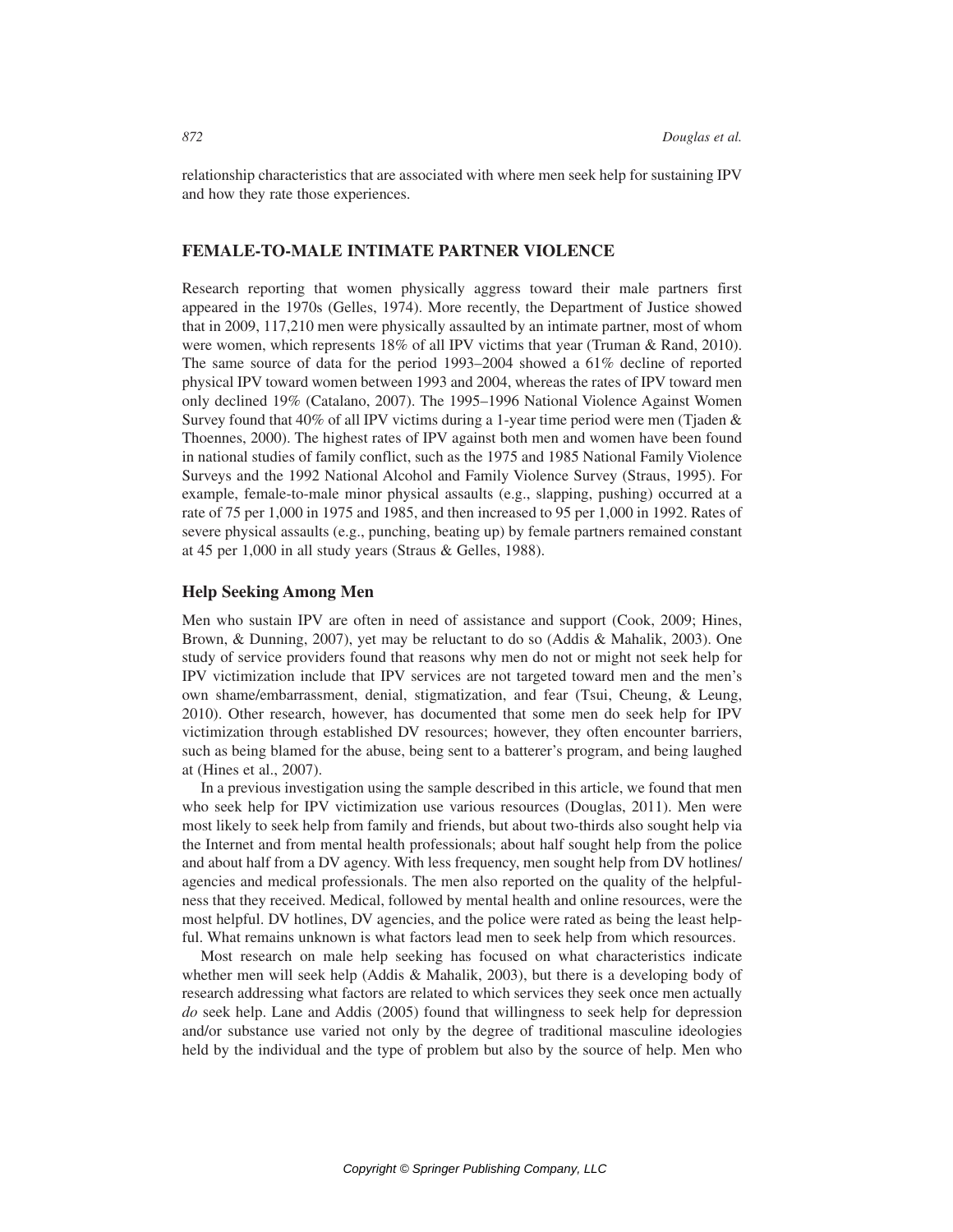embraced traditional masculine ideologies were less willing to seek help from a male friend, doctor, or partner and were more likely to consult an anonymous Internet group for depression. Also, these men were more likely to seek help for substance use from the Internet and, in some cases, from a parent. We do not have measures of adherence to traditional masculine ideologies; nonetheless, we aim to expand our knowledge of where men seek help by investigating a range of possible factors.

To our knowledge, only one study has documented factors associated with where men might seek help for IPV victimization (Ansara & Hindin, 2010). This Canadian study of male and female help seeking among IPV victims found that both genders sought help from health professionals and the police. Men were more likely to use both informal and formal sources of support when the IPV that they experienced was more severe than when it was less severe. We, too, will test, among our sample, whether severity of IPV is related to where men seek help.

#### **Seeking Help for Intimate Partner Violence and Levels of Satisfaction Among Female Intimate Partner Violence Victims**

Despite the limited research examining where male victims of IPV seek help, there is a growing body of research that predicts where female victims seek help. An Australian study of nearly 1,700 women who sought help for IPV found differences between women who used informal (e.g., friends, family, colleagues, neighbors) versus formal sources of support (e.g., law enforcement, specialized "walk-in" services, residential victim services; Meyer, 2010). Women who used formal sources of support had lower levels of household income and were more likely to be unemployed, to have children who witnessed the IPV, to be married to their abusive partners, to have used drugs or alcohol to cope with the abusive behaviors, to have been injured in the most recent violent episode, and to believe that their lives were in danger.

Women who experience higher levels of violence, do not live with their partners (Leone, Johnson, & Cohan, 2007), have filed protection orders, have higher levels of posttraumatic stress disorder (PTSD; Wright & Johnson, 2009), and are from urban locations (Shannon, Logan, Cole, & Medley, 2006) are more likely to contact the police. Those in shorter relationships, who have higher levels of PTSD symptoms, and were injured by the IPV are more likely to see a medical provider (Leone et al., 2007). Finally, women who are in shorter relationships, are older, have children, have access to financial resources (Leone et al., 2007), and have higher levels of education and income (Vatnar & Bjørkly, 2009) are more likely to see a mental health professional for IPV victimization.

Research also addresses their satisfaction with the services that they receive. Most research simply describes how female IPV victims rate their level of satisfaction/helpfulness with the resource (McNamara, Ertl, Marsh, & Walker, 1997; McNamara, Tamanini, & Pelletier-Walker, 2008; Molina, Lawrence, Azhar-Miller, & Rivera, 2009; Norton & Schauer, 1997; Refuerzo & Verderber, 1989). A small body of research does examine which factors are related to how IPV victims rate their experiences with resources. A study from the mid-1980s found no relationship between female IPV victims' demographic and relationship experiences and whether or not they rated a battered women's shelter as effective (Bowker & Maurer, 1985). Two decades later, similar results were found on another sample of IPV victims (Weisz, 2005), and another study showed no differences between White and African American women on their ratings of helpfulness among health providers and clergy members (El-Khoury et al., 2004).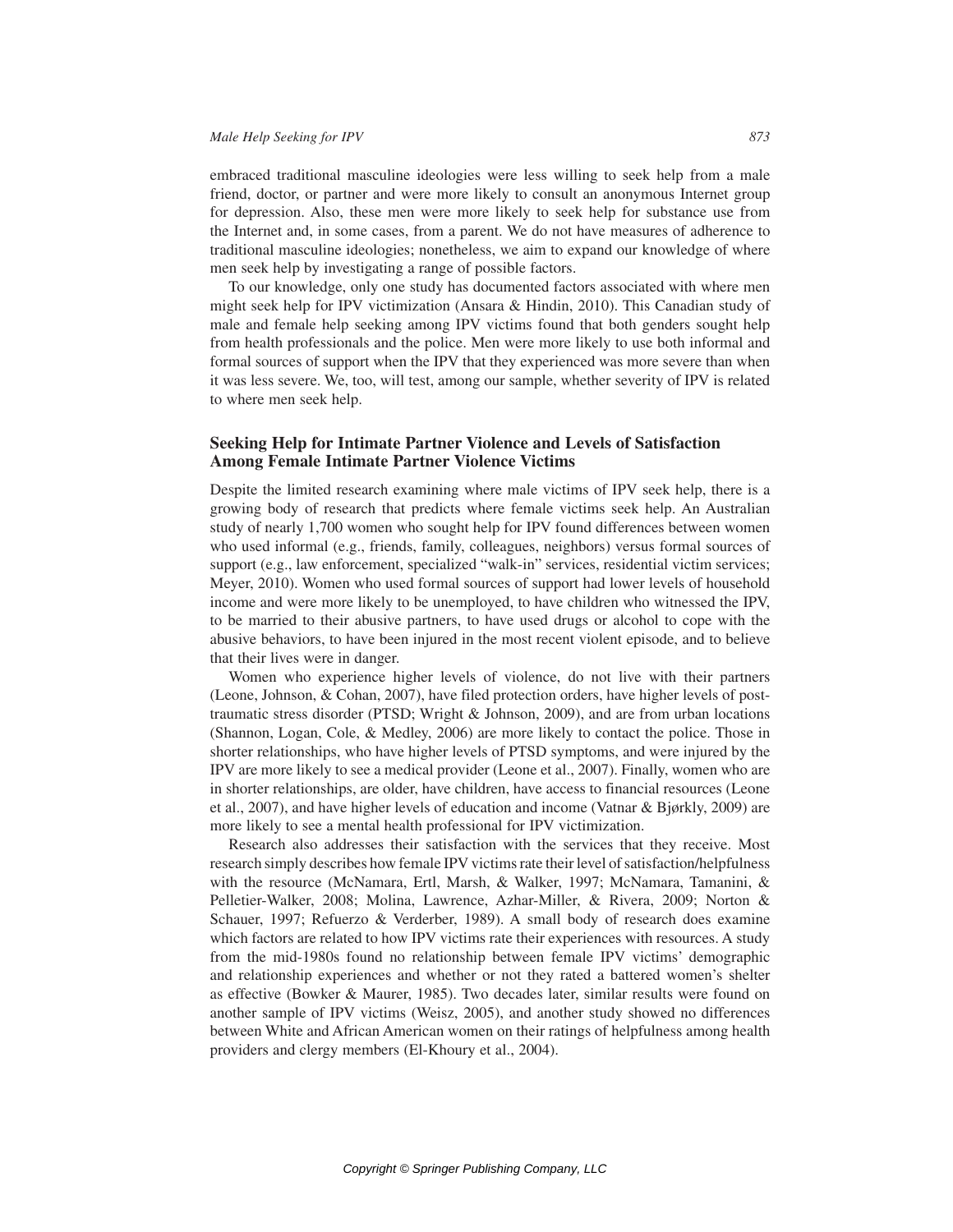Other research has found that victim characteristics and experiences can predict how victims rate the helpfulness of the resources they use for IPV victimization. Shannon et al. (2006) found that women from urban locations rated criminal justice resources as more helpful, whereas women from rural locations rated women's shelters as more helpful. Weisz (2005) found that women who had better experiences with victim advocates also had better experiences with the police and criminal justice system. Another study found that among women who wanted their partners arrested, women whose partners were ultimately not arrested were much less satisfied with the help that they received from the police compared with women whose partners were arrested (Apsler, Cummins, & Carl, 2003). This research will consider the demographic, relationship, and life experiences of male help seekers, as well as the nature of the response that they received from each resource in predicting how helpful they rated each resource. No research has examined whether women's own use of IPV is related to their help-seeking experiences even though samples of women in shelters show that most women do use IPV (Giles-Sims, 1983; Saunders, 1988). We will include a measure of men's own use of IPV in this study as a potential predictor of where they seek help and the helpfulness of that resource.

#### **CURRENT STUDY**

This study builds on the small body of research that examines factors related to where men seek help for IPV victimization and how they rate these resources. Specifically, this exploratory study addresses the following: (a) What demographic and life experience factors are related to where men who have sustained IPV seek help? and (b) What demographic and life experience factors are related to how men rate the helpfulness of these resources?

These questions were examined on a sample of 302 men who sought help for female-tomale physical, sexual, and psychological IPV victimization and who experienced physical IPV in the previous year. The men sought help from various resources: the police, medical and mental health providers, DV hotlines, DV agencies, and the Internet. The large dataset for this study permitted us to conduct exploratory analyses concerning men's help-seeking experiences.

#### **METHOD**

#### **Procedure**

The methods for this study were approved by the boards of ethics at the participating institutions. All of the men participated anonymously and were apprised of their rights as study participants. At the completion of the survey, participants were given information about obtaining help for IPV victimization and how to delete the history on their Internet Web browser.

In order to participate, the men had to speak English, live in the United States, and be 18–59 years old; they had to have been involved in an intimate relationship with a woman in the previous year lasting at least 1 month in which they sustained a physical assault within the previous year, and they had to have sought help for this IPV. Help seeking included seeking help from formal sources: hotlines, DV agencies, the police, mental and medical health professionals, lawyers, and ministers; and informal sources, such as friends/family and the Internet. The sample was recruited from multiple sources, including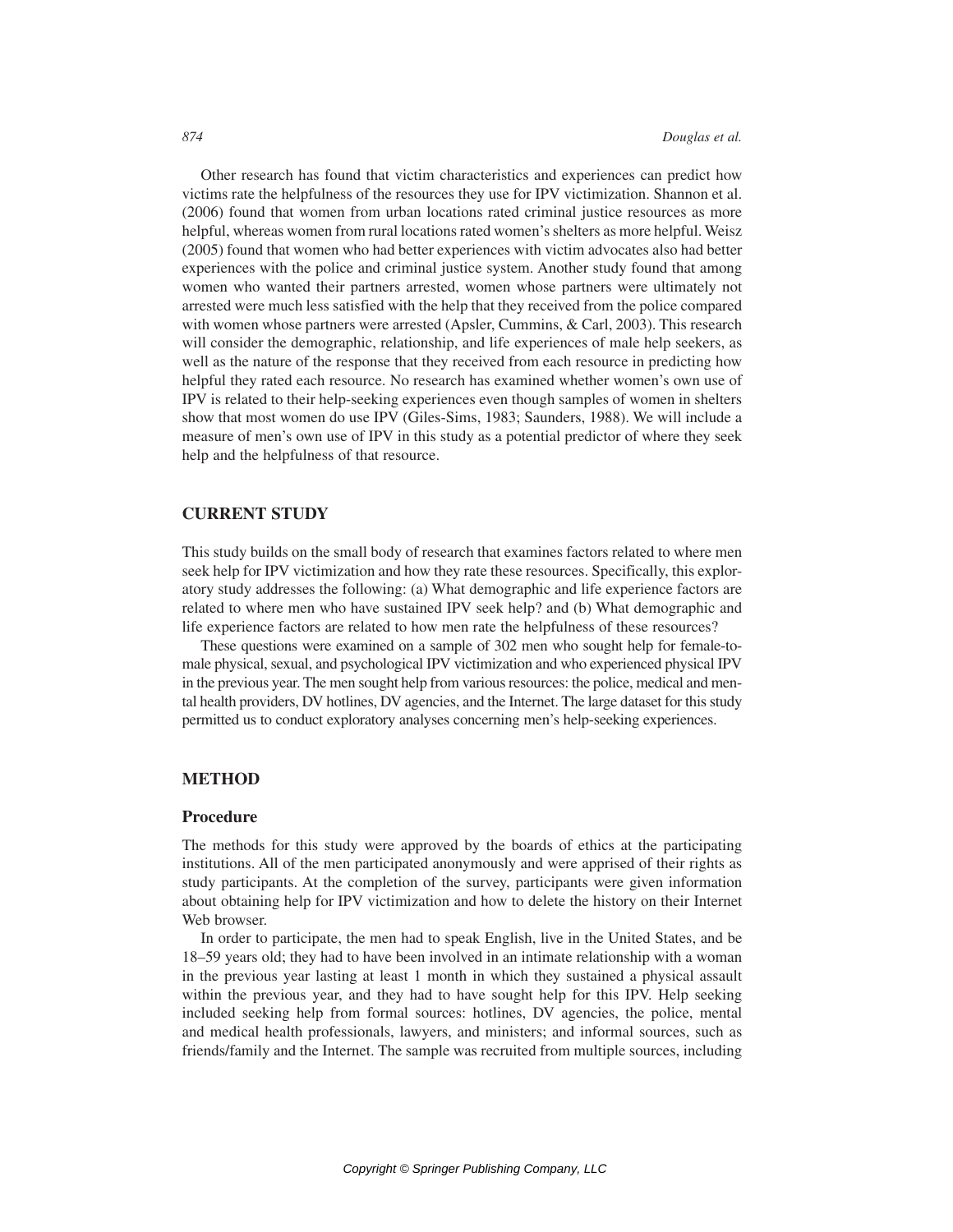the Domestic Abuse Helpline for Men and Women (DAHMW), a national helpline specializing in men who sustain IPV; and online Websites, newsletters, blogs, and e-mail lists that specialize in IPV, male IPV victims, fathers' and divorced men's issues, men's health, and men's rights. Potential participants were told and advertisements stated,

Researchers at Clark University and Bridgewater State College are conducting a study on men who experience aggression from their girlfriends, wives, or female partners. If you are a man between the ages of 18–59 and have experienced aggression from your partner within the past 12 months, you may be eligible to participate in this study. We invite you to follow this link to the study Webpage where you can complete an Internet survey about your experiences.

Callers to DAHMW who had received assistance from the helpline staff and who met the eligibility criteria were invited to participate in the study by calling a survey research center to complete an interview over the phone or by visiting the study Website to complete the anonymous study questionnaire online. Screener questions regarding the study criteria were on the first page of the survey, and men who were eligible were allowed to continue the survey. Men who did not meet the eligibility requirements were thanked for their time and were redirected to an "exit page" of the survey. Data were collected between December 2007 and January 2009. Sixteen participants completed the survey via phone, whereas 286 completed the online version of the study.

#### **Sample**

The sample consisted of 302 men from 45 states who sought help after sustaining IPV. Table 1 displays their characteristics. The average age was 40 years. This sample was well educated, with almost half having a college degree or higher; their mean income was \$50,439. Their average occupational status was  $6.7$  (where  $1 = elementary$  occupations and  $9 = legislators$ , senior officials, management). The sample had limited ethnic and racial diversity, with 16.2% of the sample identifying with a minority group. The help seekers were in relationships lasting a mean of about 8 years. Approximately 75% were or had been married to the partner who used IPV against them. About half were currently still in the relationship; the remainder had ended the relationship within the past year. Almost 75% reported that minor-aged children were present.

The violence that the men in this sample sustained has been reported in detail in other papers (Hines & Douglas, 2010a, 2010b). A brief summary is provided in this article to orient the reader to the nature of the sample and of the types of IPV experiences reported by the study participants. The men in this study sustained serious violence: 96.0% reported sustaining severe psychological aggression in the past year (e.g., threats to physically harm the man or someone he cares about, destroying something belonging to him), 93.4% reported controlling behaviors (e.g., monitoring his time and whereabouts, not allowing him access to household income, isolating him from family/friends), 98.7% reported minor violence (e.g., pushing, shoving), 90.4% severe violence (e.g., punching, kicking), and 54.0% very severe violence (e.g., beating up, using a knife/gun). Of the men who reported each of these types of IPV, severe psychological aggression sustained a mean number of 28.90 times in the previous year; controlling behaviors, 42.62 times; minor violence, 32.01 times; severe violence, 16.74 times; and very severe violence, 7.46 times. The assaults often led to injuries—77.5% of the sample reportedly experienced minor injuries (e.g., bruise or cut) in the past year and 35.1% experienced severe injuries (e.g., broken bone, needing medical attention).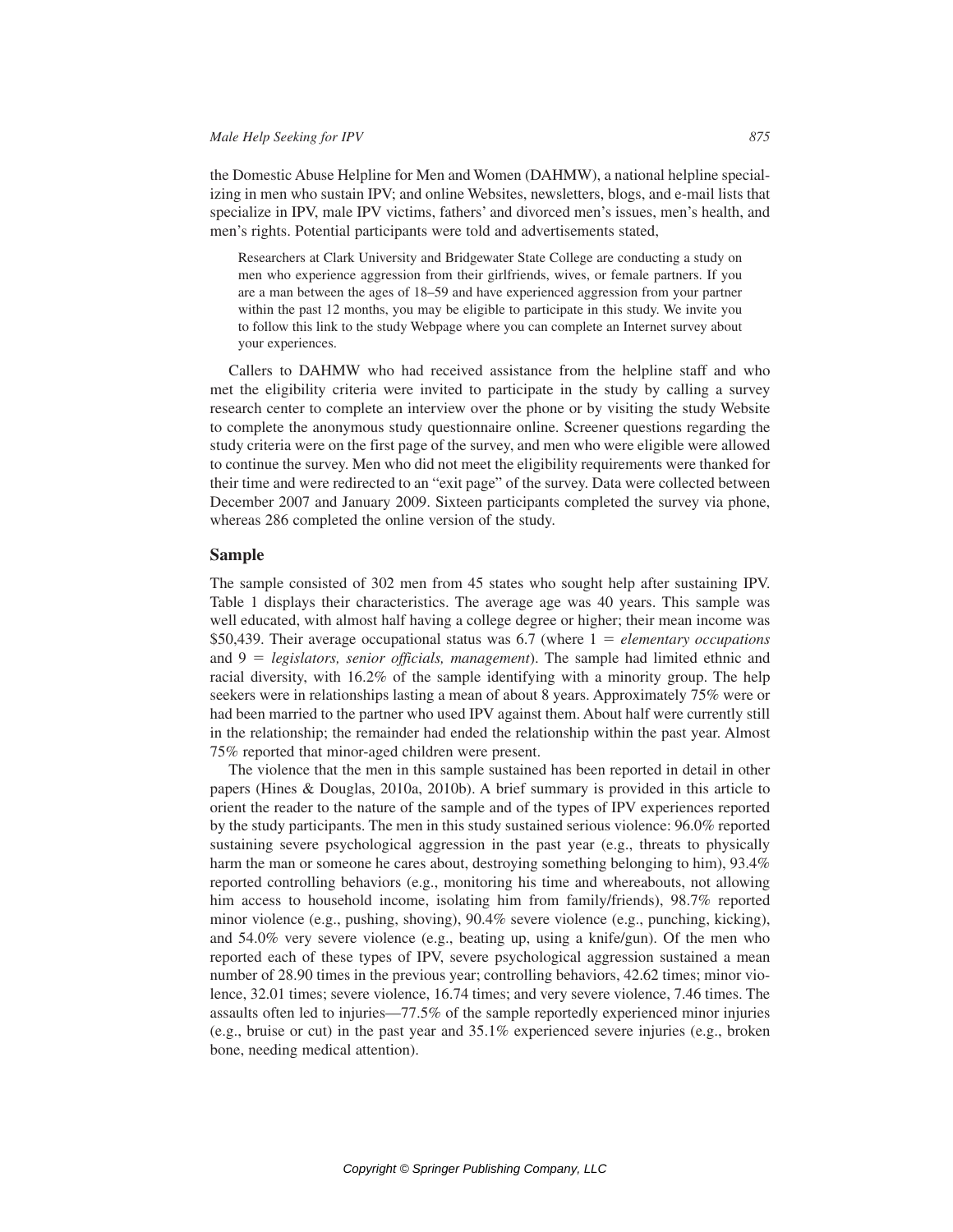#### **Measures**

The survey contained questions about demographics, aggressive behaviors that both partners may have used, risk factors, and mental health. Help-seeking questions focused on where they sought help, that resources' helpfulness, and follow-up questions specific to each resource. Only questions used in the current analysis are described subsequently.

*Demographic Information.* Men were asked about their age, race/ethnicity (which we dichotomized as  $1 = \text{minority}$ ,  $0 = \text{not}$  a minority), personal income, education, occupational status, and self-reported disability status (dichotomized as  $1 = yes$ ,  $0 = no$ ). Men were also asked about the current status (dichotomized as  $1 =$  *currently married*,  $0 = not married$ ) and length of their relationship, if minor children were involved in the relationship ( $1 = yes$ ,  $0 = no$ ), and if children had witnessed or heard the IPV in the relationship ( $1 = yes$ ,  $0 = no$ ). We also inquired about the weight (in pounds) and height (in inches) of the help seeker and whether he had an existing diagnosis of mental illness  $(1 = yes, 0 = no)$ . We asked to include the help seeker's locality (urban, rural, suburban) and region in the United States (North, South, Midwest, and West), which were coded as dummy variables in the analyses. These characteristics, along with all of the independent variables in this study, are summarized in Table 1.

*Help-Seeking Questions.* Men were asked if they had sought help from various resources, including DV agencies, DV hotlines, police, medical and mental health professionals, and online sources of support. We also asked whether they had talked with friends, family, clergy, and attorneys. For each of the sources used, we asked about the helpfulness of the resource (where  $1 = not$  *at all helpful*,  $2 = somewhat \text{ helpful}$ , and  $3 = \text{very}$ *helpful*). We also asked follow-up questions that were specific to each resource. For help seekers who used a DV agency, DV hotline, and/or the Internet, we asked if they were told that the resource only helps women, if they were accused of being the batterer in the relationship, and/or if they were given the impression that the staff was biased against men. For men who saw a mental health practitioner, we asked if the provider took their concerns seriously and if they were given information about how to get help for IPV victimization. For men who saw a medical provider for injuries, we asked if the provider inquired about the source of the injuries, if the men accurately answered these questions, and if they were given information by the provider about how to get help for IPV victimization. For men who sought help from police, we asked about how the police handled the complaint; who, if anyone, was arrested; who, if anyone, was put in jail; if the charges were dropped; and if the partner was determined to be the primary aggressor. All of the follow-up questions pertaining to seeking help were dichotomously coded  $(1 = yes, 0 = no)$ . These questions were developed by the authors and were based on the literature and previous research by the second author (Hines et al., 2007). The results of these questions were discussed in detail in a previous paper using this same dataset (Douglas, 2011). The main results that are relevant to this article are summarized in Table 2.

*Social Support.* The Enhancing Recovery in Coronary Heart Disease (ENRICHD) Social Support Instrument (Mitchell et al., 2003) contains six items that measure emotional and instrumental support, such as "How often is someone available to you who shows you love and affection?" (emotional support) and "How often is someone available to help you with daily chores?" (instrumental support). Participants indicate on a 5-point scale the extent to which each statement is true of their situation  $(1 = none of the time,$ 5 5 *all of the time*). This instrument has demonstrated excellent convergent and predictive validity and excellent internal consistency reliability (Mitchell et al., 2003). The mean for the current sample was 16;  $a = .90$ .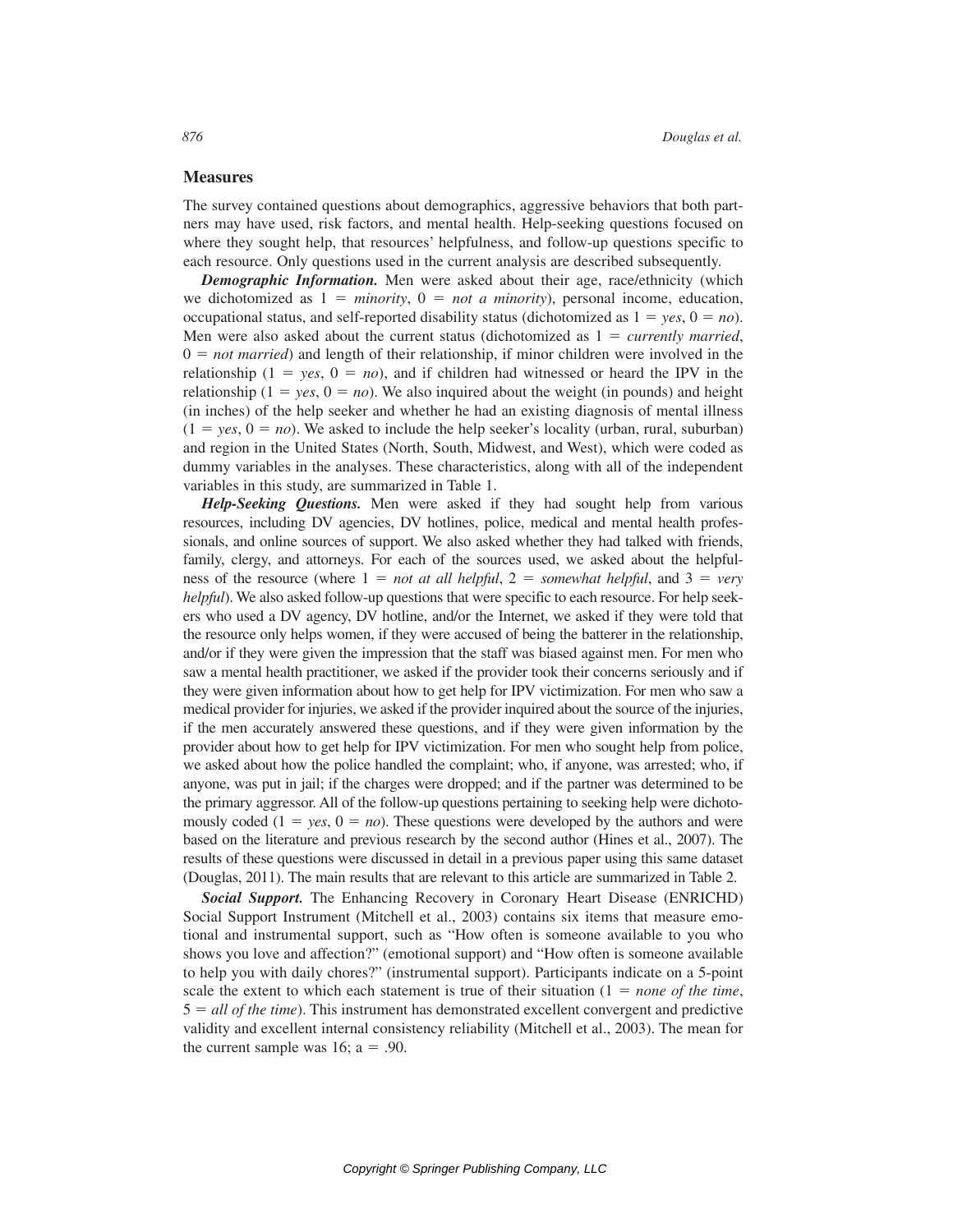| $\%$ or $M(SD)$<br>40.49 (8.97)<br>11.2<br>4.40(1.56)<br>70.75 (2.93)<br>\$50.44K (25.69)<br>20.8<br>50.2 |
|-----------------------------------------------------------------------------------------------------------|
|                                                                                                           |
|                                                                                                           |
|                                                                                                           |
|                                                                                                           |
|                                                                                                           |
|                                                                                                           |
|                                                                                                           |
|                                                                                                           |
|                                                                                                           |
| 29.1                                                                                                      |
| 24.0                                                                                                      |
| 6.73(2.14)                                                                                                |
| 86.8                                                                                                      |
| 6.0                                                                                                       |
| 5.0                                                                                                       |
| 4.3                                                                                                       |
| 2.0                                                                                                       |
| 20.3                                                                                                      |
| 21.7                                                                                                      |
| 29.4                                                                                                      |
| 28.4                                                                                                      |
| 195.22 (38.74)                                                                                            |
|                                                                                                           |
| 56.3                                                                                                      |
| 73.2                                                                                                      |
| 70.4                                                                                                      |
| 97.90 (82.06)                                                                                             |
| 46.0                                                                                                      |
| 6.10(7.69)                                                                                                |
|                                                                                                           |
|                                                                                                           |
| 74.0                                                                                                      |
|                                                                                                           |

**TABLE 1.** Demographics of Sample and Predictor Variables  $(N = 302)$ 

*(Continued)*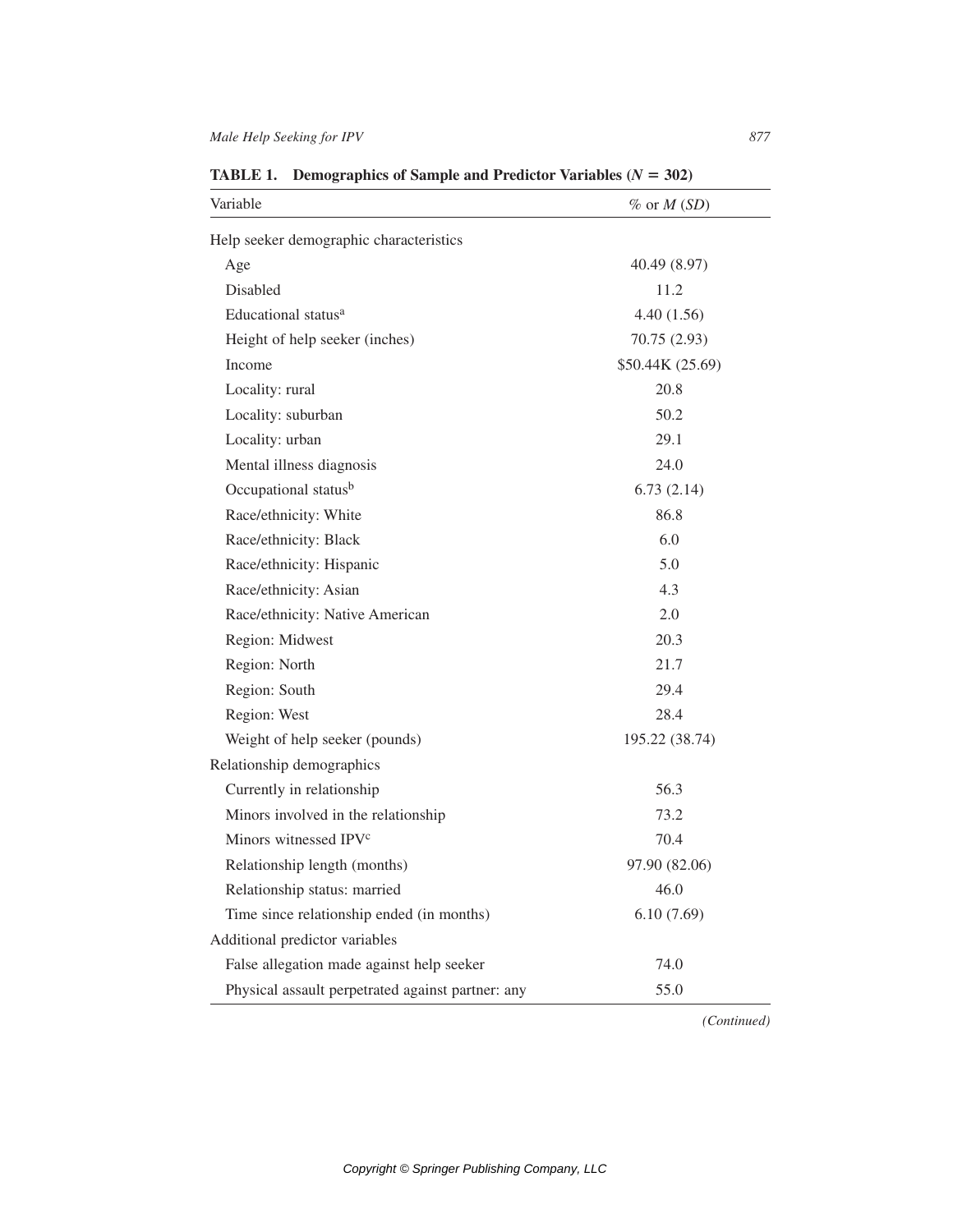| Variable                                                                              | $%$ or $M(SD)$ |
|---------------------------------------------------------------------------------------|----------------|
| Physical assault sustained: severe                                                    | 90.0           |
| Physical assault sustained: very severe                                               | 54.0           |
| PTSD Checklist total score                                                            | 46.56 (14.22)  |
| Sexual Abuse in Childhood scale                                                       | 2.94(1.50)     |
| Social Support scale                                                                  | 15.95(5.91)    |
| Violence Socialization in Childhood scale                                             | 4.12(1.65)     |
| Nature of help-seeking experience as predictor variable                               |                |
| DV hotline-gave phone number, turned out to be<br>for batterer's program <sup>d</sup> | 25.4           |
| DV hotline—gave references to local programs<br>that helped <sup>d</sup>              | 27.0           |
| DV hotline—referred to another hotline <sup>d</sup>                                   | 3.6            |
| DV hotline—referred to batterer's program <sup>d</sup>                                | 31.7           |
| DV hotline—told "we only help women" <sup>d</sup>                                     | 63.9           |
| Internet-gave phone number, turned out to be for<br>batterer's program <sup>e</sup>   | 27.1           |
| Internet—gave references to local programs that<br>helped                             | 25.8           |
| Internet—refer helpseeker to batterer's program <sup>e</sup>                          | 18.9           |
| Internet—told "we only help women"e                                                   | 42.9           |
| Medical provider—ask about causes of injuries <sup>f</sup>                            | 90.0           |
| Medical provider—help seeker told about cause of<br>injury <sup>f</sup>               | 59.2           |
| Medical provider—give info about getting help for<br>IPV <sup>f</sup>                 | 14.3           |
| Mental health provider—give info about getting help<br>for IPV <sup>g</sup>           | 30.1           |
| Mental health provider-took IPV concerns seriously                                    | 68.4           |
| Police—arrest help seekerh                                                            | 33.3           |
| Police-arrest partnerh                                                                | 26.5           |
| Police—put help seeker in jail <sup>h</sup>                                           | 29.7           |
| Police—put partner in jail <sup>h</sup>                                               | 20.9           |
| Police—determine partner was primary aggressorh                                       | 54.9           |

**TABLE 1.** Demographics of Sample and Predictor Variables  $(N = 302)$  (Continued)

*(Continued)*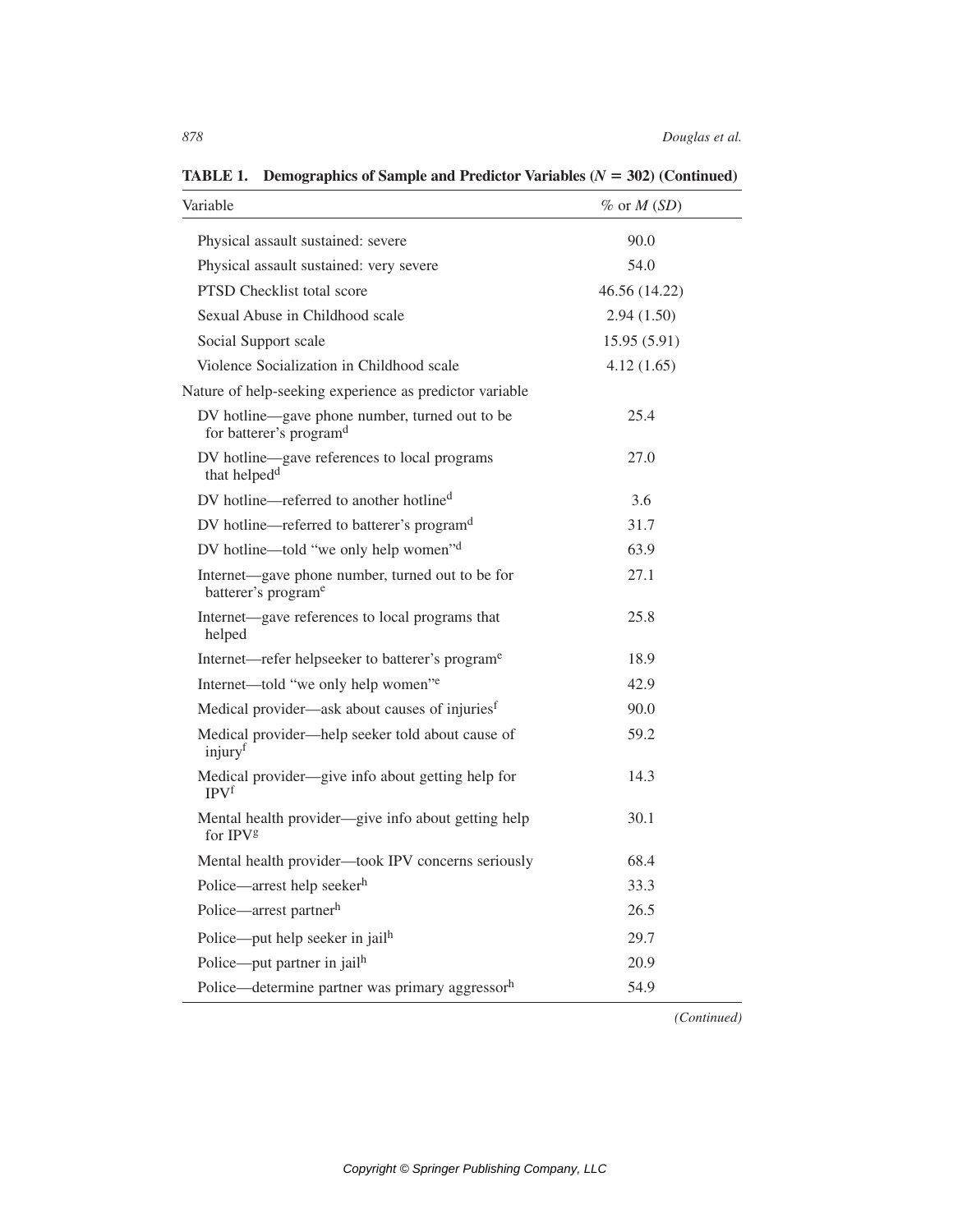| Variable                                         | $\%$ or M (SD) |
|--------------------------------------------------|----------------|
| Police—drop charges against help seekerh         | 16.2           |
| Police—drop charges against partner <sup>h</sup> | 15.8           |

| <b>TABLE 1.</b> Demographics of Sample and Predictor Variables ( $N = 302$ ) (Continued) |
|------------------------------------------------------------------------------------------|
|------------------------------------------------------------------------------------------|

*Note*. IPV = intimate partner violence; PTSD = posttraumatic stress disorder;  $DV =$  domestic violence.

<sup>a</sup>Educational status:  $1 =$  less than high school;  $2 =$  high school graduate or graduate equivalency degree (GED);  $3 =$  some college/trade school;  $4 =$  two-year college graduate;  $5 =$  four-year college graduate;  $6 =$  some graduate school;  $7 =$  graduate degree.

<sup>b</sup>Occupational status,  $n = 197$ : 1 = elementary occupations; 2 = plant and machine operators and assemblers;  $3 = \text{craft}$  and related trades workers;  $4 = \text{skilled}$  agricultural and fishery workers;  $5 =$  services workers and shop and market sale workers;  $6 =$  clerks;  $7 =$  technicians and associate professionals;  $8 =$  professionals;  $9 =$  legislators, senior officials, managers.

<sup>c</sup>Percentage is based on the number of help seekers who have children,  $n = 203$ .

dPercentage is based on the number who contacted a DV hotline,  $n = 67$ .

<sup>e</sup>Percentage is based on the number who used the Internet for help,  $n = 144$ .

<sup>f</sup>Percentage is based on the number who contacted a medical provider,  $n = 54$ .

gPercentage is based on the number who contacted a mental health professional,  $n = 198$ .

<sup>h</sup>Percentage is based on the number who contacted the police,  $n = 139$ .

*Posttraumatic Stress Symptoms.* The *PTSD Checklist* (PCL; Weathers, Litz, Herman, Huska, & Keane, 1993) is a 17-item self-report measure of PTSD symptomology and reflects three symptom clusters: reexperiencing, numbing/avoidance, and hyperarousal. Participants were asked to think about their worst argument with their female partner and then indicate the extent to which they were bothered by each symptom in the preceding month (where  $1 = not at all$  and  $5 = extremely$ ). The items were summed to create a single score of PTSD symptoms and dichotomized to indicate the likely presence of PTSD, which

| Type of Resource Used      | Percentage Used<br>Resource | Rating of Helpfulness <sup>a</sup><br>M(SD) |
|----------------------------|-----------------------------|---------------------------------------------|
| DV agency                  | 44.1                        | 1.45(0.67)                                  |
| DV hotline                 | 23.4                        | 2.13(0.81)                                  |
| Internet                   | 63.4                        | 1.87(0.67)                                  |
| Mental health professional | 66.2                        | 1.99(0.76)                                  |
| Medical professional       | 18.1                        | 2.06(0.70)                                  |
| Police                     | 46.3                        | 1.63(0.78)                                  |

**TABLE 2.** Help-Seeking Experiences With Six Resources  $(N = 302)$ 

*Note*. DV = domestic violence.<br><sup>a</sup>Scale of 1–3, where 1 = *not at all helpful*; 2 = *somewhat helpful*; 3 = *very helpful*.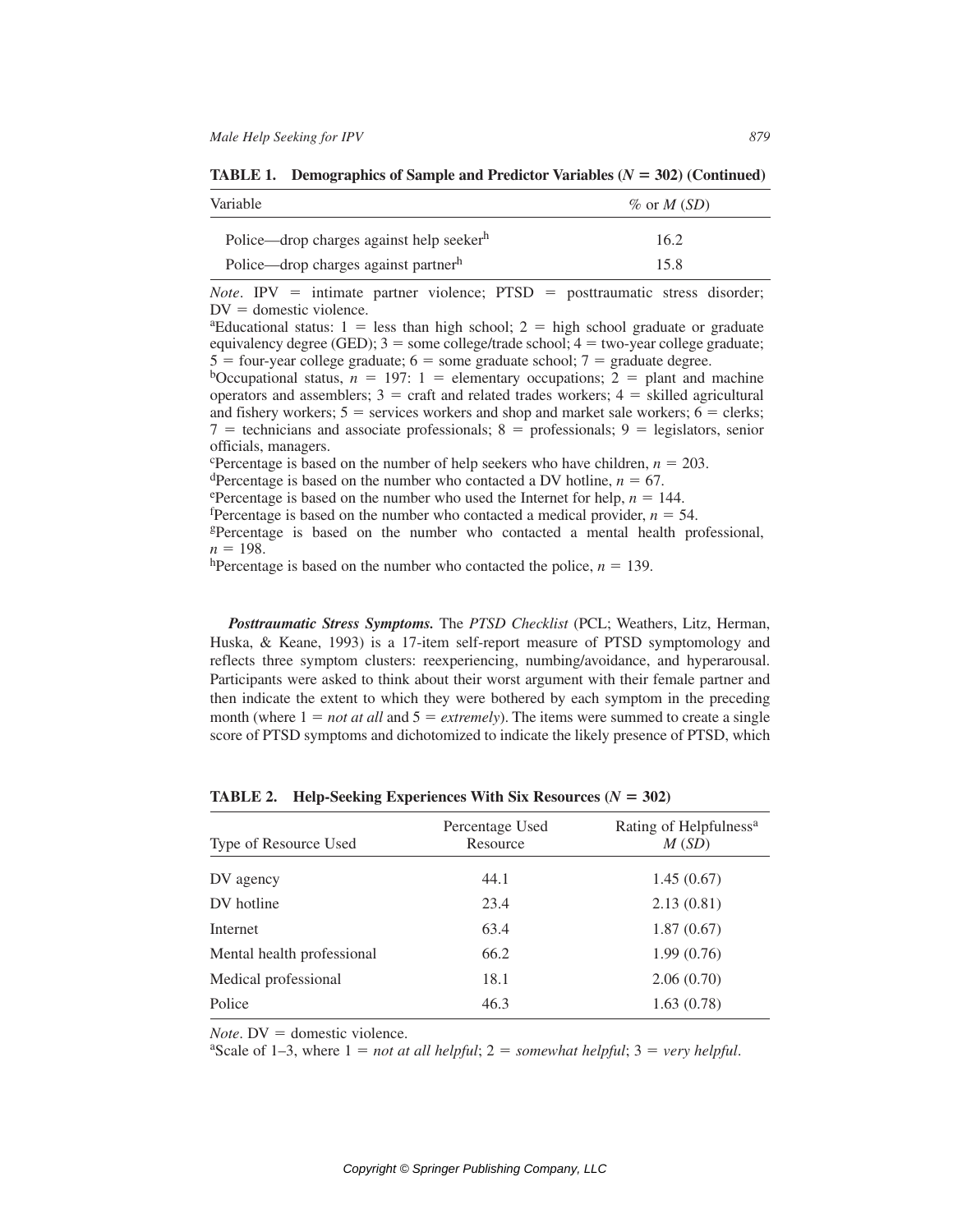equals 45 or higher (Weathers et al., 1993). The PCL has excellent reliability (Weathers et al., 1993), strong convergent and divergent validity (Ruggiero, DelBen, Scotti, & Rabalais, 2003), and high diagnostic use (.79–.90) when validated against the Structured Clinical Interview for *Diagnostic and Statistical Manual of Mental Disorders, Fourth Edition*  (*DSM-IV*) Axis I Disorders (First, Gibbon, Spitzer, & Williams, 1996). The reliability for the total scale for this sample was  $\alpha = .92$ . The mean for this sample was 46.56, with 57.9% of the sample meeting the cutoff for PTSD. We used to total scale score for all analyses.

*Alcohol and Drug Abuse.* Alcohol and drug abuse were measured using the scale developed for the National Women's Study (Kilpatrick, Acierno, Resnick, Saunders, & Best, 1997). Participants answered up to 19 questions about their use of alcohol and illicit drugs and related negative experiences. Consistent with recommendations by Kilpatrick et al. (1997) and criteria established for the *DSM*, participants who answered affirmatively to any of the questions about negative experiences within the past year because of alcohol use (e.g., getting in trouble with family, the police) were classified as having abused alcohol; 17.9% met this classification. Participants who reported using illicit drugs four or more times in the previous year were considered to have abused drugs in the past year; 21.5% met this criteria. This scale has been shown to have excellent construct validity (Kilpatrick et al., 1997).

*Childhood Experiences.* We measured the potential impact of two types of childhood experiences—violent socialization and sexual abuse history—on help-seeking behaviors and experiences. Childhood violent socialization was measured with two items from the Violent Socialization scale of the Personal and Relationships Profile (PRP; Straus & Mouradian, 1999). Participants were asked the extent to which they agreed or disagreed  $(1 = strongly disagree, 4 = strongly agree)$  with each statement: "When I was less than 12 years old, I was spanked or hit a lot by my mother or father" and "When I was a kid, I saw my mother or father kick, punch, or beat up their partner." These two items were summed (range  $= 2-8$ ,  $M = 4.12$ ). Finally, two items from the Sexual Abuse History scale of the PRP were used to measure childhood sexual abuse. Participants were asked the extent to which they agreed or disagreed  $(1 = strongly \, disagree, 4 = strongly \, agree)$ with each statement: "Before I was 18, a family member did things to me that I now think might have been sexual abuse" and "Before I was 18, someone who was not part of my family did things to me that I now think might have been sexual abuse." These two items were summed (range  $= 2-8$ ,  $M = 2.94$ ). Both of these scales have demonstrated adequate validity and overall alphas of .73 (Violent Socialization scale) and .76 (Sexual Abuse History scale; Straus & Mouradian, 1999).

*Intimate Partner Violence.* We hypothesized that sustaining or perpetrating physical IPV might be related to where men do, or do not, seek help. All of the men in the sample had sustained a physical assault within the past year because it was a screening criterion for inclusion in this study. To partial out men's different experiences with sustaining violence, we included measures of having perpetrated *any* physical assault and having sustained a severe or very severe assault—all using the physical assault scale of the Revised Conflict Tactics Scales (CTS2; Straus, Hamby, Boney-McCoy, & Sugarman, 1996). We included these measures because we wanted to assess whether perpetrating IPV is related to helpseeking experiences and because previous research has documented that sustaining severe physical IPV can be a predictor of where victims seek help (Meyer, 2010). We did not include a measure of injury based on the rationale that in order to be injured, one must sustain a serious, or very serious, assault. Furthermore, one could seek help in immediate response to a severe assault, even if no injury results from the attack. Thus, using the physical assault scale may be a more accurate predictor of help seeking.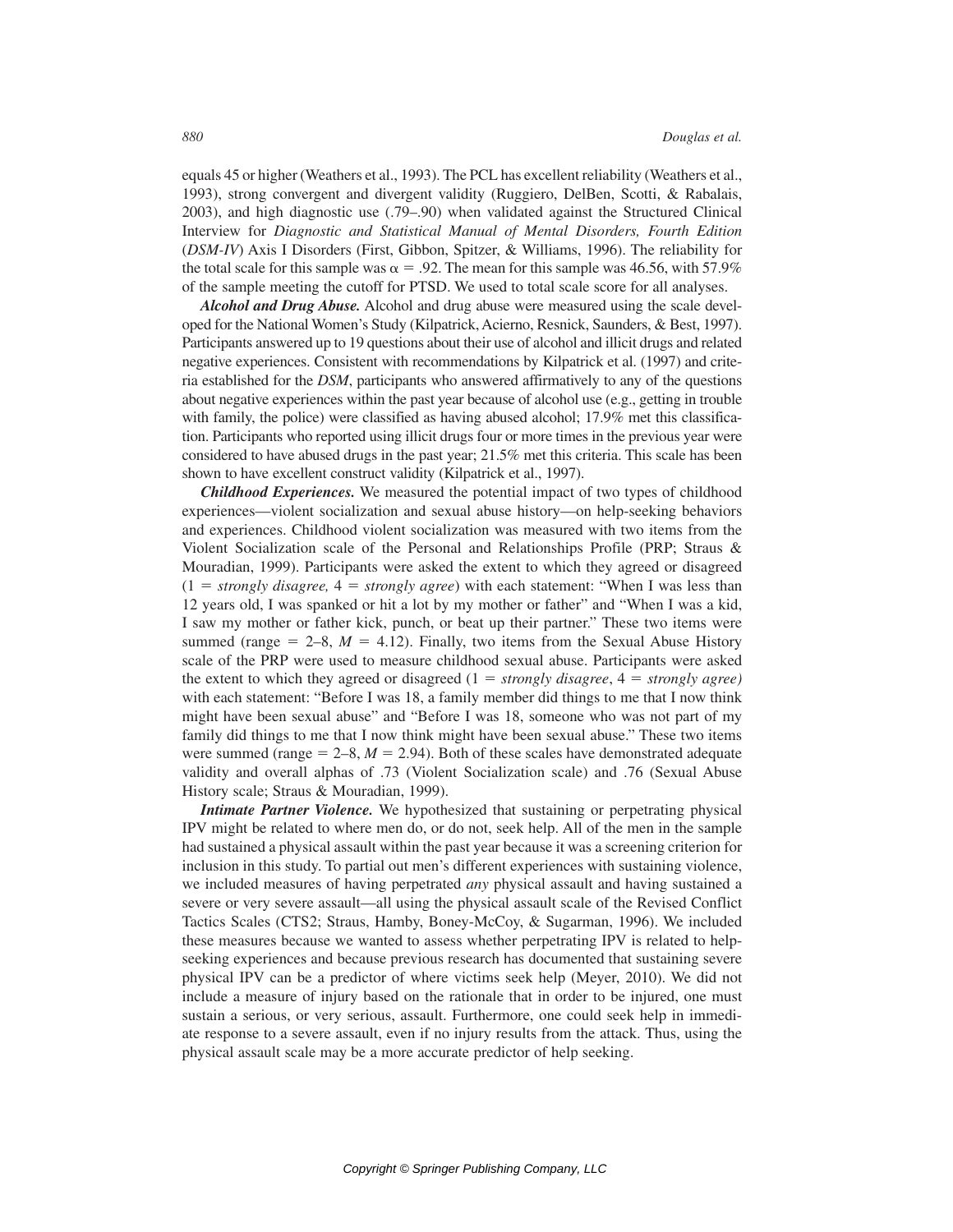The physical assault scale of the CTS2 includes physical assault items that may take place in response to an argument. Respondents are asked if they did these acts to their partner *and* if their partner did them to the respondents. Our measure of perpetrating *any* physical assault was assessed using the entire physical assault scale, which includes 12 items ranging from minor to severe assault (e.g., pushing, slapping, beating up). Severe physical aggression victimization was measured with seven items (e.g., beating up, slamming partner against wall) and very severe physical aggression victimization with four items (e.g., using knife/gun, choking). Participants responded by indicating the number of times each of the behaviors occurred to them in the previous year and the number of times they used each of these behaviors as well  $(0 = 0 \text{ times}, 1 = 1 \text{ time}, 2 = 2 \text{ times},$  $3 = 3-5$  times,  $4 = 6$ –10 times,  $5 = 11$ –20 times,  $6 =$  *more than 20 times*). These data were then dichotomized into three variables: perpetrated a physical assault  $(1 = y \varepsilon s,$  $0 = no$ , sustained a severe assault  $(1 = \text{ves}, 0 = no)$ , and sustained a very severe physical assault  $(1 = \text{yes}, 0 = \text{no})$ . The reliability for these scales is perpetrated any physical assault,  $\alpha = .81$ ; severe physical assault victimization,  $\alpha = .59$ ; and very severe physical assault victimization,  $\alpha = 0.15$ . Because of the low number of items on the latter two scales, the low base rates of these behaviors, and the constrained variance, the correlations were attenuated when calculating the alphas for these scales, which artificially reduced the magnitude of the alphas. On such scales, low alphas should not necessarily be considered indicative of low reliability (Garson, 2009) because many factors can influence alphas.

*False Allegations.* We asked the help seekers a series of yes/no response questions concerning whether they had been falsely accused of the following several abusive behaviors: beating his female partner, physically abusing the children, and sexually abusing the children. We also asked the help seekers if a restraining/protective order had been taken out against them under false pretenses. We combined these questions into one dichotomous variable (where  $1 = any false$  *allegation* and  $0 = no$  *false accusation*).

#### **Analyses**

We conducted bivariate analyses between the independent variables and the dependent help-seeking variables. We retained any variables for multivariate analyses where  $p \leq$ .10. For the questions concerning where help was sought, the variables are dichotomous  $(1 = yes, used resource, 0 = did not);$  thus, we used logistic regression to conduct these analyses. For the questions concerning the helpfulness of each resource that was used, the variables contain ordinal data (aka ranked data;  $1 = not$  *at all helpful*,  $2 = somewhat helpful$ ,  $3 = not at all helpful$ ; thus, ordinal logistic regression was used. Statistical Package for the Social Sciences (SPSS) does not produce odds ratio estimates for ordinal regression. We used the exponent function in Excel to calculate the odds ratios from the log odds estimates provided by SPSS. For each regression analysis, we pruned nonsignificant predictors one-by-one until only significant or marginally significant predictors remained.

#### **RESULTS**

#### **Factors Related to Where Men Seek Help**

Table 3 summarizes the results of the logistic regressions which explore how the demographic and life experiences of men who seek help are related to where they seek help. The final column on the right displays the odds ratios (*ORs*), which show that the odds of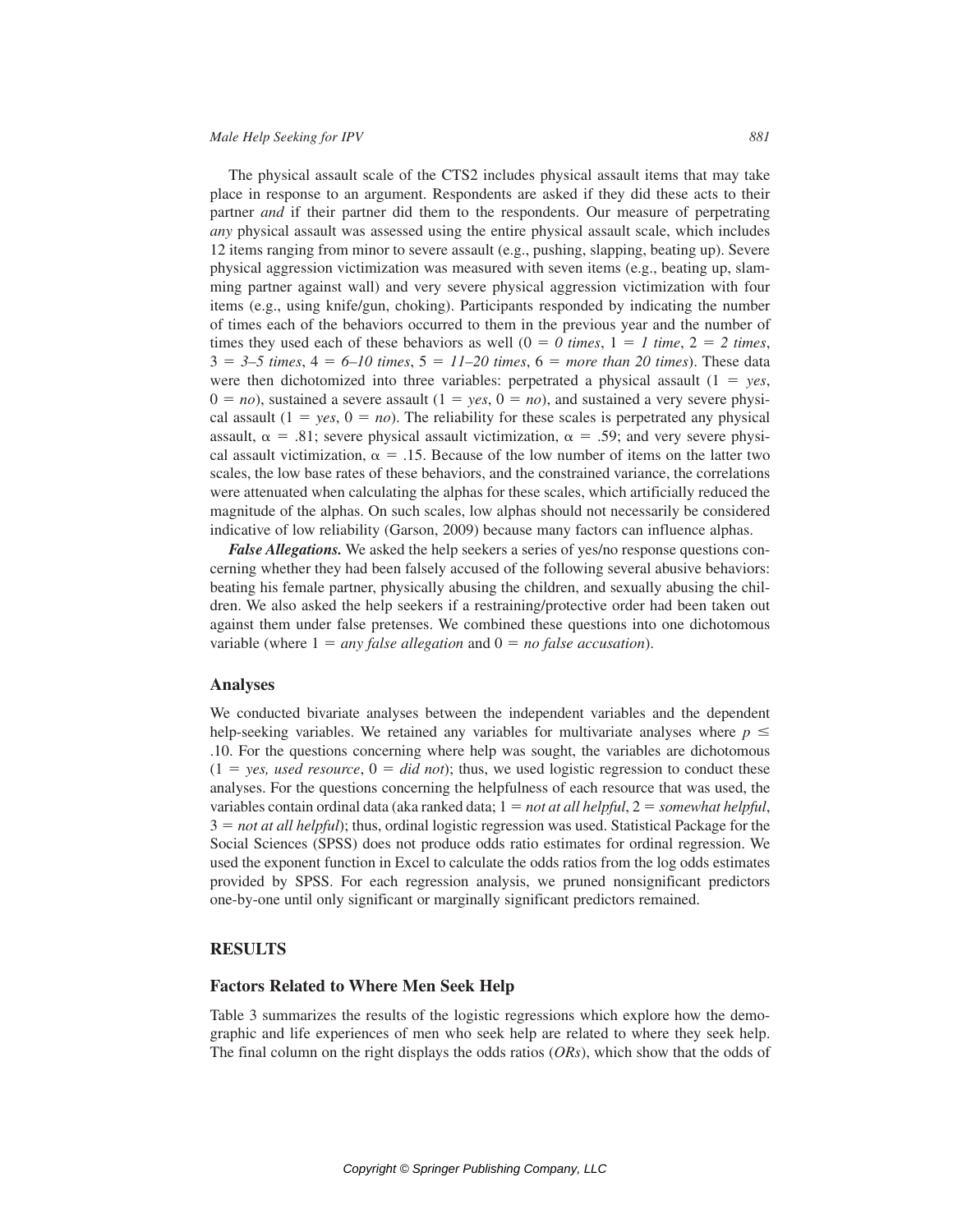| <b>IVICH SECK LICIP</b> $(Y = 302)$                                                                        |                  |      |                   |       |
|------------------------------------------------------------------------------------------------------------|------------------|------|-------------------|-------|
| <b>Independent Variable</b>                                                                                | $\boldsymbol{B}$ | SE   | Odds Ratio        | Wald  |
| Seeking help from DV agency ( $\chi^2$ [4] = 32.04, p <.001), Nagelkerke R <sup>2</sup> = .196             |                  |      |                   |       |
| Abused alcohol in past year                                                                                | $-0.71$          | 0.41 | $0.49^$           | 3.00  |
| Age of help seeker                                                                                         | 0.07             | 0.02 | 1.08***           | 14.16 |
| Children witnessed IPV                                                                                     | 1.10             | 0.35 | 3.01***           | 9.93  |
| False allegation made against help seeker                                                                  | 0.84             | 0.39 | $2.31*$           | 4.59  |
| Seeking help from DV hotline ( $\chi^2$ [3] = 11.73, p = .008), Nagelkerke R <sup>2</sup> = .063           |                  |      |                   |       |
| Abused drugs in past year                                                                                  | $-1.01$          | 0.57 | $0.36^{\text{A}}$ | 3.20  |
| Region: south                                                                                              | $-0.67$          | 0.35 | $0.51*$           | 3.73  |
| Sexual abuse in childhood                                                                                  | 0.21             | 0.09 | $1.23*$           | 4.83  |
| Seeking help via the Internet ( $\chi^2[3] = 19.87$ , $p < .001$ ), Nagelkerke $R^2 = .120$                |                  |      |                   |       |
| Physical IPV sustained: severe                                                                             | $-1.58$          | 0.79 | $0.21*$           | 4.00  |
| PTSD total score                                                                                           | 0.02             | 0.01 | $1.02*$           | 4.34  |
| Region: West                                                                                               | $-0.93$          | 0.31 | $0.40***$         | 8.94  |
| Seeking help from medical professional ( $\chi^2$ [6] = 36.52, p < .001), Nagelkerke R <sup>2</sup> = .203 |                  |      |                   |       |
| Disabled help seeker                                                                                       | 0.95             | 0.46 | $2.59*$           | 4.35  |
| False allegation against helpseeker                                                                        | 1.44             | 0.56 | $4.20**$          | 6.52  |
| Physical IPV perpetrated against partner: any                                                              | $-0.58$          | 0.34 | $0.56^{\circ}$    | 2.88  |
| Physical IPV sustained: very severe                                                                        | 1.07             | 0.38 | $2.92***$         | 8.06  |
| PTSD total score                                                                                           | 0.03             | 0.01 | $1.03*$           | 5.17  |
| Region: Midwest                                                                                            | 0.72             | 0.39 | $2.06^{\circ}$    | 3.49  |
| Seeking help from mental health professional ( $\chi^2[5] = 37.90, p < .001$ ),<br>Nagelkerke $R^2 = .169$ |                  |      |                   |       |
| Children in home                                                                                           | 0.90             | 0.30 | 2.47***           | 8.99  |
| Education level of help seeker                                                                             | 0.24             | 0.09 | $1.27***$         | 7.37  |
| False allegation against help seeker                                                                       | 0.56             | 0.30 | $1.76^{\circ}$    | 3.46  |
| Mental illness diagnosis                                                                                   | 1.25             | 0.36 | $3.49***$         | 12.16 |
| Physical IPV perpetrated against partner: any $-0.54$                                                      |                  | 0.27 | $0.59*$           | 3.82  |
| Seeking help from police ( $\chi^2[8] = 48.13$ , $p < .001$ ), Nagelkerke $R^2 = .202$                     |                  |      |                   |       |
| Age of help seeker                                                                                         | 0.03             | 0.02 | $1.03*$           | 4.00  |
| False allegation against help seeker                                                                       | 0.76             | 0.31 | $2.15**$          | 6.21  |
| Height of help seeker                                                                                      | 0.11             | 0.05 | $1.11*$           | 5.31  |

**TABLE 3. Logistic Regression Summary of Predictors Concerning Where Men Seek Help**  $(N = 302)$ 

*(Continued)*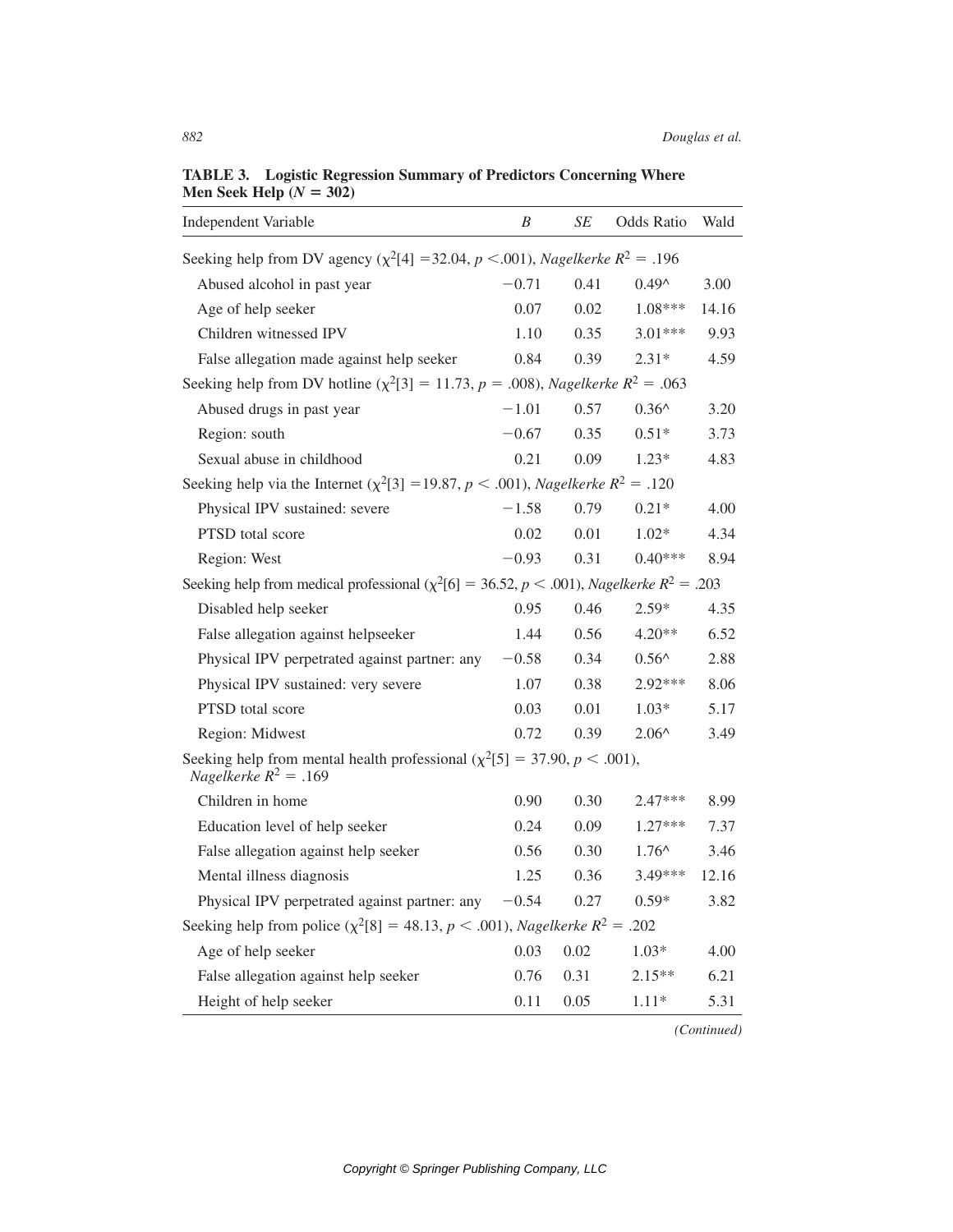| <b>Independent Variable</b>                   | B       | SЕ   | Odds Ratio     | Wald |
|-----------------------------------------------|---------|------|----------------|------|
| Locality: rural                               | 0.79    | 0.33 | $2.19*$        | 5.73 |
| Physical IPV perpetrated against partner: any | $-0.74$ | 0.27 | $0.48**$       | 7.37 |
| Physical IPV sustained: very severe           | 0.64    | 0.26 | 1.89**         | 6.01 |
| Racial/ethnic minority                        | 0.87    | 0.37 | $2.38*$        | 5.61 |
| Social support of help seeker                 | 0.04    | 0.02 | $1.04^{\circ}$ | 3.35 |

**TABLE 3. Logistic Regression Summary of Predictors Concerning Where Men Seek Help**  $(N = 302)$  (Continued)

*Note*. DV = domestic violence; IPV = intimate partner violence; PTSD = posttraumatic stress disorder.  $\gamma_p \leq 10.$  \* $p \leq 0.05$ . \*\* $p \leq 0.01$ . \*\*\*  $p \leq 0.001$ .

seeking help from each source are either increased or decreased with each characteristic. All predictors displayed are significant or approaching significance. For every additional year in a man's age, the odds of him seeking help from a DV agency increased by 8%; men who reported that their children had witnessed the IPV were three times more likely to seek help from a DV agency than men who did not report children witnessing the abuse, and men who had had a false accusation made against them were 2.3 times as likely to seek help from a local DV agency. Regarding seeking help via a hotline, men who used this resource were 49% less likely to be from the South and 1.23 times more likely to have experienced sexual abuse in childhood.

Men who sought help via the Internet were about 80% less likely to have sustained a severe physical assault from their partner in the past year and were 60% less likely to be from the Western region in the United States. For every one point increase on the PCL (PTSD measure), men's odds of seeking help via the Internet increased by 2%.

Regarding seeking help from a medical professional, most of the characteristics that were significant increased the odds of using this resource. Men who sought help from a physician/emergency room were more than 2.5 times as likely to have a self-reported disability, 4.2 times more likely to have had a false allegation made against them, and 2.9 times more likely to have sustained a very severe physical assault in the past year. For every one point increase on the PCL scale, men's likelihood of seeking help from a medical professional increased by 3%. Men who reported seeking help from a mental health provider were 2.5 times more likely to have children in the home and 3.5 times more likely to have an existing mental illness. Every unit increase in their educational level raised their odds of seeking help from a mental health provider by 27%. They were also 41% less likely to have perpetrated any physical IPV against a partner.

In decreasing order of importance, men who sought help from the police for their partner's violence were 2.4 times more likely to be from a racial/ethnic minority, 2.2 times more likely to be from a rural location, 2.2 times more likely to have had a false accusation made against them, and 1.9 times more likely to have sustained a very severe assault. Each additional inch to the helpseekers' height increased their odds of calling the police by 11%; each additional year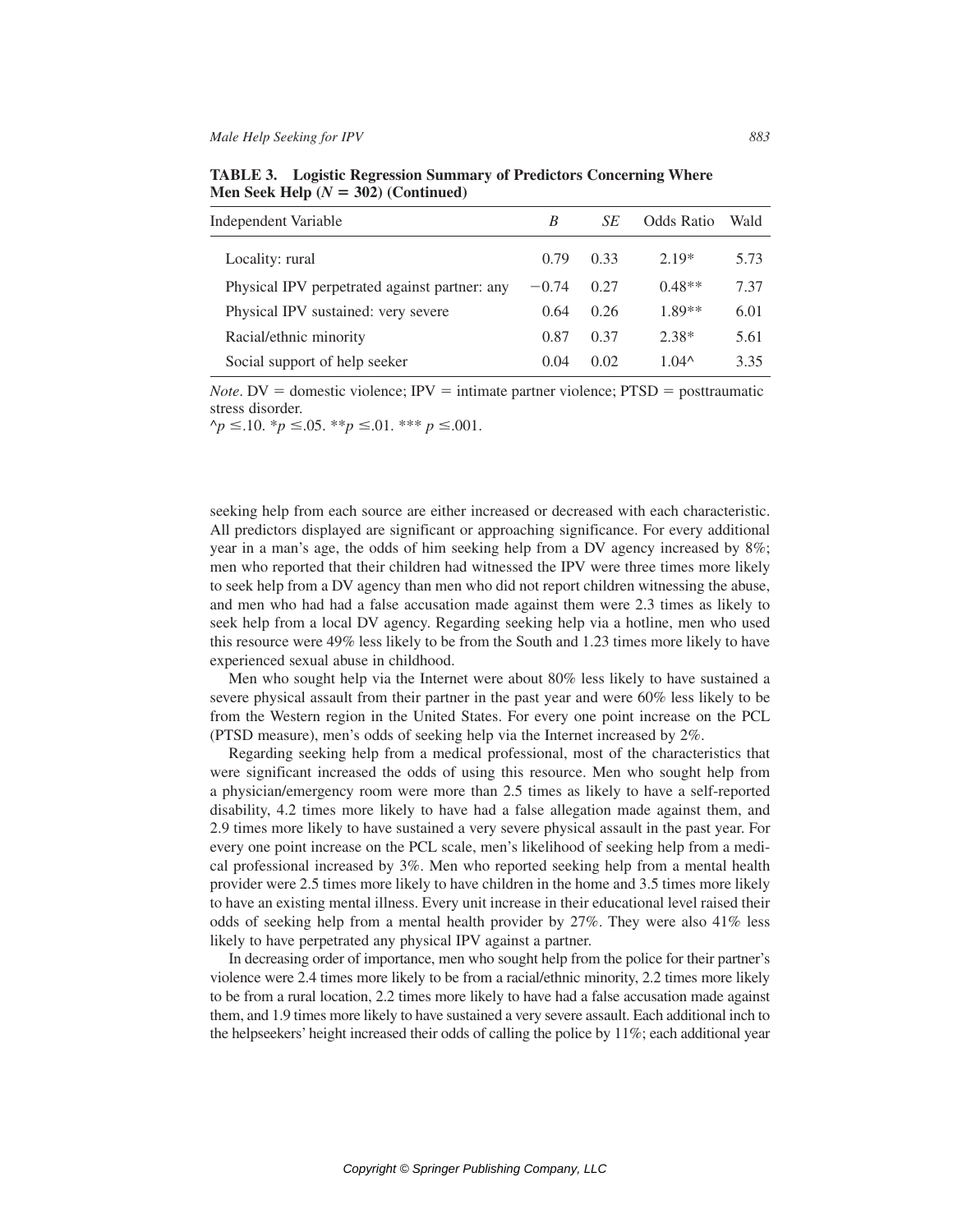of their age increased their odds of calling the police by 3%. The men who called the police were also about 50% less likely to have perpetrated physical IPV against their partners.

#### **Factors Related to How Men Rate Those Resources**

The results of the analyses predicting which factors are related to how men rate the helpfulness of the resources that they used are presented in Table 4. The *OR* represent how much an independent variable contributes to moving a help seeker between the ratings of 1 (*not at all helpful*) and 2 (*somewhat helpful*) or from 2 (*somewhat helpful*) to 3 (*very helpful*). For example, an "average" male help seeker might rate his experience with a DV agency as somewhat helpful. But, if he has children present in the relationship, his odds of giving this rating are decreased by 0.72. In other words, DV agency help seekers with children are 72% less likely to provide a favorable rating than help seekers without children. Similar results were found for men from a suburban location, as compared with rural or urban locations; they rated these services as significantly less helpful ( $OR = 0.35$ ). Furthermore, the higher the levels of social support the men reported, the more positive their experiences with the DV agency were  $(OR = 1.09)$ .

Men's experiences with DV hotlines greatly influenced how the men rated their level of helpfulness. The strongest predictor, with an  $OR = 29.88$ , was receiving a referral to a local DV agency that was helpful; men who received such a referral provided more positive ratings of the DV hotline. On the flip side, men who called DV hotlines and were told "we only help women" provided more negative ratings of the DV hotline  $(OR = 0.09)$ . Regarding men's demographic characteristics and life experiences, the stronger the sexual abuse history ( $OR = 1.9$ ) and the less they weighed ( $OR = 0.97$ ), the more positive their ratings are. For seeking help on the Internet, men's experiences influenced their ratings of the degree of helpfulness of the resource. Men who were given referrals that were helpful rated this resource more positively  $(OR = 3.37)$ ; men who were told, "We only help women" rated it more negatively  $(OR = 0.30)$ .

Men who sought help from a medical provider/emergency room and were given information about IPV victimization were much more likely to rate this resource as helpful  $(OR = 5.84)$ . A strong association was also found between men who had a diagnosis of mental illness and ratings of helpfulness among medical providers. Among men who sought help from a medical provider, a diagnosis of mental illness was associated with a lower rating of helpfulness ( $OR = 0.14$ ).

The nature of men's experiences with mental health providers was related to how they rated this resource. Men who said that their concerns about IPV were taken seriously  $(OR = 20.71)$  and who reported that the provider gave them information about getting help for IPV victimization ( $OR = 2.16$ ) reported this resource more favorably than their respective counterparts.

A combination of personal characteristics and the nature of men's interactions with the police were related to how they rated this resource. Regarding personal characteristics, higher levels of sexual abuse as children  $(OR = 0.67)$  and higher levels of posttraumatic stress symptoms ( $OR = 0.97$ ) were associated with less favorable rating of police helpfulness. Moreover, men who sustained very severe IPV from their partner  $(OR = 0.33)$  also rated their experiences with the police less favorably. Men whose partner was arrested by the police  $(OR = 2.46)$  and men whose partner was determined to be the primary aggressor ( $OR = 5.31$ ) rated the police as being more helpful than their respective counterparts.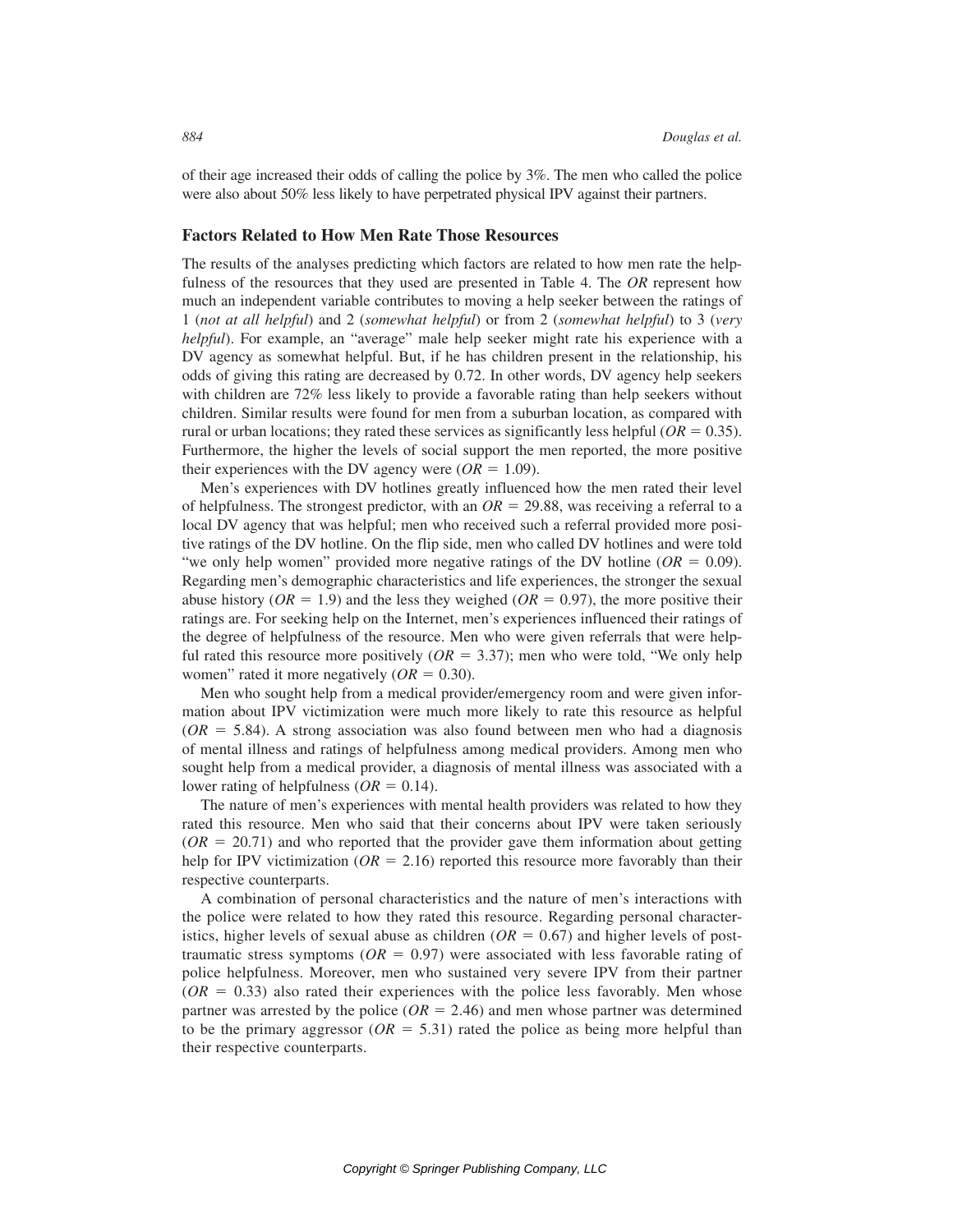| <b>Independent Variable</b>                                                                                         | Parameter<br>Estimate | <b>SE</b> | OR             | Wald  |
|---------------------------------------------------------------------------------------------------------------------|-----------------------|-----------|----------------|-------|
| Helpfulness of DV agency ( $n = 132$ ; $\chi^2[4] = 22.72$ , $p < .001$ ), Nagelkerke $R^2 = .206$                  |                       |           |                |       |
| Children in home                                                                                                    | $-1.28$               | 0.47      | $0.28**$       | 7.56  |
| Locality: suburban                                                                                                  | $-1.05$               | 0.42      | $0.35**$       | 6.10  |
| Region: West                                                                                                        | 0.76                  | 0.43      | $2.14^{\circ}$ | 3.06  |
| Social support of help seeker                                                                                       | 0.09                  | 0.03      | 1.09**         | 6.90  |
| Helpfulness of DV hotline ( $n = 67$ ; $\chi^2[4] = 49.27$ , $p < .001$ ), Nagelkerke $R^2 = .724$                  |                       |           |                |       |
| Hotline gave referrals that were helpful                                                                            | 3.40                  | 1.09      | 29.88***       | 9.68  |
| Hotline said "we only help women"                                                                                   | $-2.36$               | 1.01      | $0.09*$        | 5.46  |
| Sexual abuse in childhood                                                                                           | 0.63                  | 0.26      | 1.88**         | 6.01  |
| Weight of help seeker                                                                                               | $-0.03$               | 0.01      | $0.97*$        | 5.18  |
| Helpfulness of internet resources ( $n = 144$ ; $\chi^2[3] = 25.12$ , $p < .001$ ),<br>Nagelkerke $R^2 = .212$      |                       |           |                |       |
| Social support of help seeker                                                                                       | 0.06                  | 0.03      | $1.06^{\circ}$ | 3.42  |
| Web resource gave referrals that were<br>helpful                                                                    | 1.22                  | 0.42      | 3.37***        | 8.20  |
| Web resource said "we only help women"                                                                              | $-1.19$               | 0.37      | $0.30***$      | 10.35 |
| Helpfulness of medical provider ( $n = 54$ ; $\chi^2[2] = 12.72$ , $p = .002$ ),<br>Nagelkerke $R^2 = .263$         |                       |           |                |       |
| Medical provider gave info on help for<br>IPV victimization                                                         | 1.76                  | 0.87      | $5.84*$        | 4.12  |
| Mental illness diagnosis                                                                                            | $-1.95$               | 0.68      | $0.14***$      | 8.26  |
| Helpfulness of mental health professional ( $n = 198$ ; $\chi^2[2] = 83.30, p < .001$ ),<br>Nagelkerke $R^2 = .441$ |                       |           |                |       |
| MH provider took IPV concerns seriously                                                                             | 3.03                  | 0.43      | 20.71***       | 48.84 |
| MH provider gave info on help for IPV<br>victimization                                                              | 0.77                  | 0.35      | $2.16*$        | 4.90  |
| Helpfulness of police ( $n = 139$ ; $\chi^2[5] = 44.07$ , $p < .001$ ), Nagelkerke $R^2 = .359$                     |                       |           |                |       |
| Partner arrested                                                                                                    | 0.90                  | 0.46      | $2.46*$        | 3.83  |
| Partner determined as primary aggressor                                                                             | 1.67                  | 0.46      | 5.31***        | 13.02 |
| Physical IPV sustained: very severe                                                                                 | $-1.11$               | 0.41      | $0.33**$       | 7.33  |
| PTS symptoms                                                                                                        | $-0.03$               | 0.01      | $0.97*$        | 4.07  |
| Sexual abuse history                                                                                                | $-0.41$               | 0.20      | $0.67*$        | 4.28  |

### **TABLE 4. Ordinal Logistic Regression Summary for Predictors of Ratings of Helpfulness**

*Note*. DV = domestic violence; IPV = intimate partner violence; MH = mental health;  $PTS = posttraumatic stress.$ 

 $\gamma_p \leq 10.$  \* $p \leq 0.05$ . \*\* $p \leq 0.01$ . \*\*\*  $p \leq 0.001$ .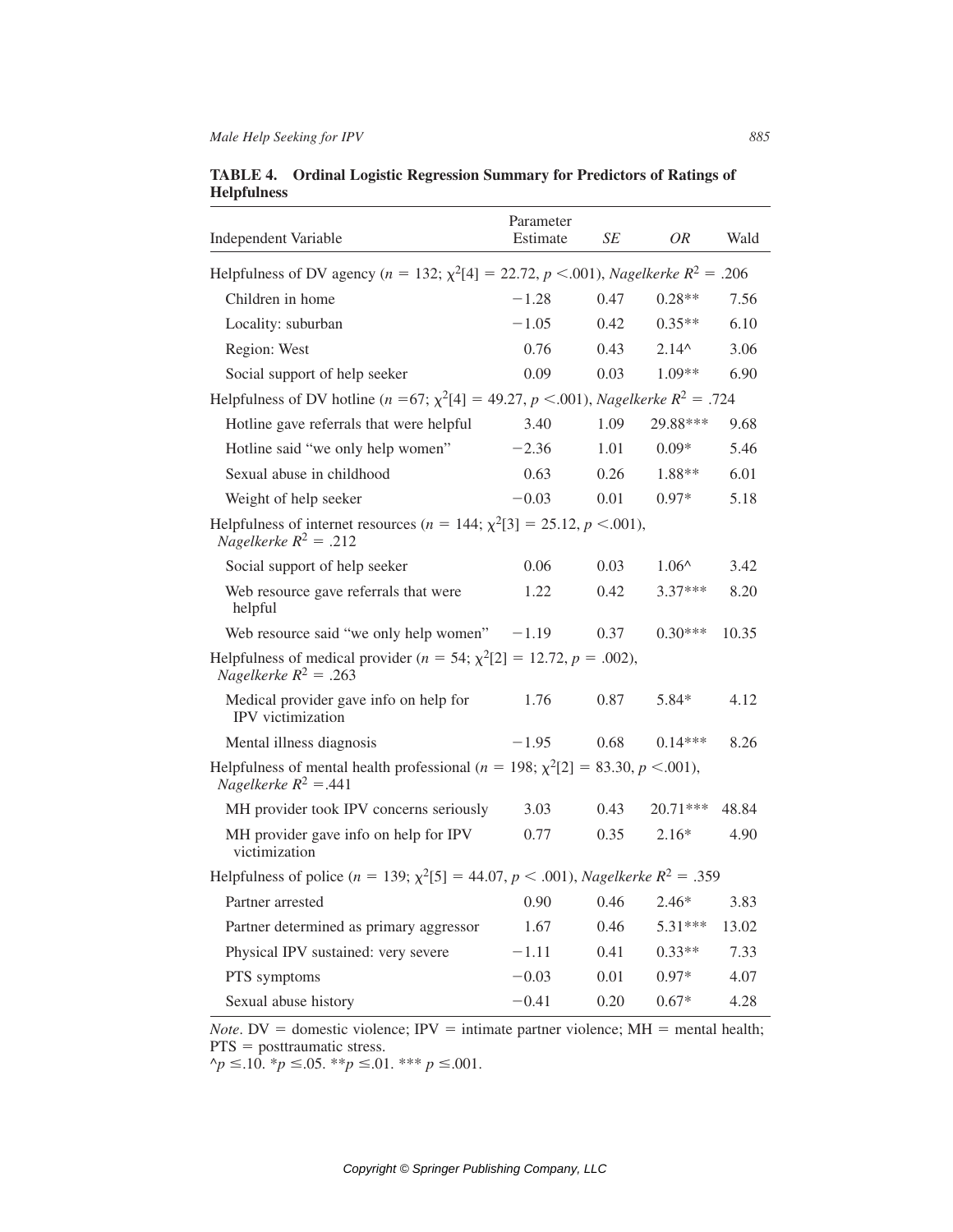#### **DISCUSSION**

The purpose of this study was to explore the demographic and life experiences that might be related to where men who experience IPV seek help and how they rate those experiences. This study is the first to take an in-depth examination of the predictive characteristics of help seeking for IPV among a large, nationally based sample of U.S. men who have sustained severe IPV and has important implications for each type of service or professional group featured in this study. The results also point to the importance of ensuring that agency policy supports and gives sufficient training for providers working with men seeking help for IPV victimization and that the local, state, and national policies parallel such efforts as well.

#### **Understanding Where Men Seek Help**

The men in this sample seek help in somewhat patterned ways. For example, men who had sustained a severe or very severe assault from their partner sought help from emergency personnel—emergency rooms (or physicians) and police officers—and were less likely to seek help through more passive means, such as the Internet. This pattern is probably because of the severe and criminal nature of the violence that warrants criminal justice and medical involvement. Similarly, in comparison to men with no mental illness, men with a diagnosis of mental illness were more likely to have sought help from a mental health provider. Men's reports that at least one false accusation was made against him by his partner was associated seeking help from four of the six help-seeking areas: local DV programs, medical providers, mental health professionals, and police. These men may be looking for ways to document their abusive experiences, which may be more possible through these resources than via the Internet or a hotline.

Our findings are also somewhat consistent with the literature on where female victims of IPV seek help. For example, we found that seeking help from a mental health practitioner was associated with having children in the home and having higher levels of education—results that are congruent with both Leone et al.'s (2007) and Vatnar and Bjørkly's (2009) studies of female victims. Moreover, our findings that sustaining severe levels of assault are associated with seeking help from the police are congruent with Leone et al. The unique contribution of this study is that the previous research was conducted almost solely on women, and this study confirms some of these findings on a sample of male help seekers. This research did not, however, find significant relationships with help-seeking behaviors and duration of the relationship or marital status, as did Leone et al. in their studies of female victims.

#### **Help Seeking by Type of Resource**

One of the most important contributions of this study is the findings because they relate to each type of service or provider. The results make it possible for providers to better understand who seeks their assistance and the conditions under which help seekers rate that assistance positively.

*Domestic Violence Agency.* Men who sought help for IPV victimization from a DV agency were more likely to have children who have witnessed IPV in the home and to have had a false allegation made again them. They were also older and half as likely to have abused alcohol in the past year. A substantive body of research has focused on children's exposure to IPV and the fact that victims (usually women) who seek help from DV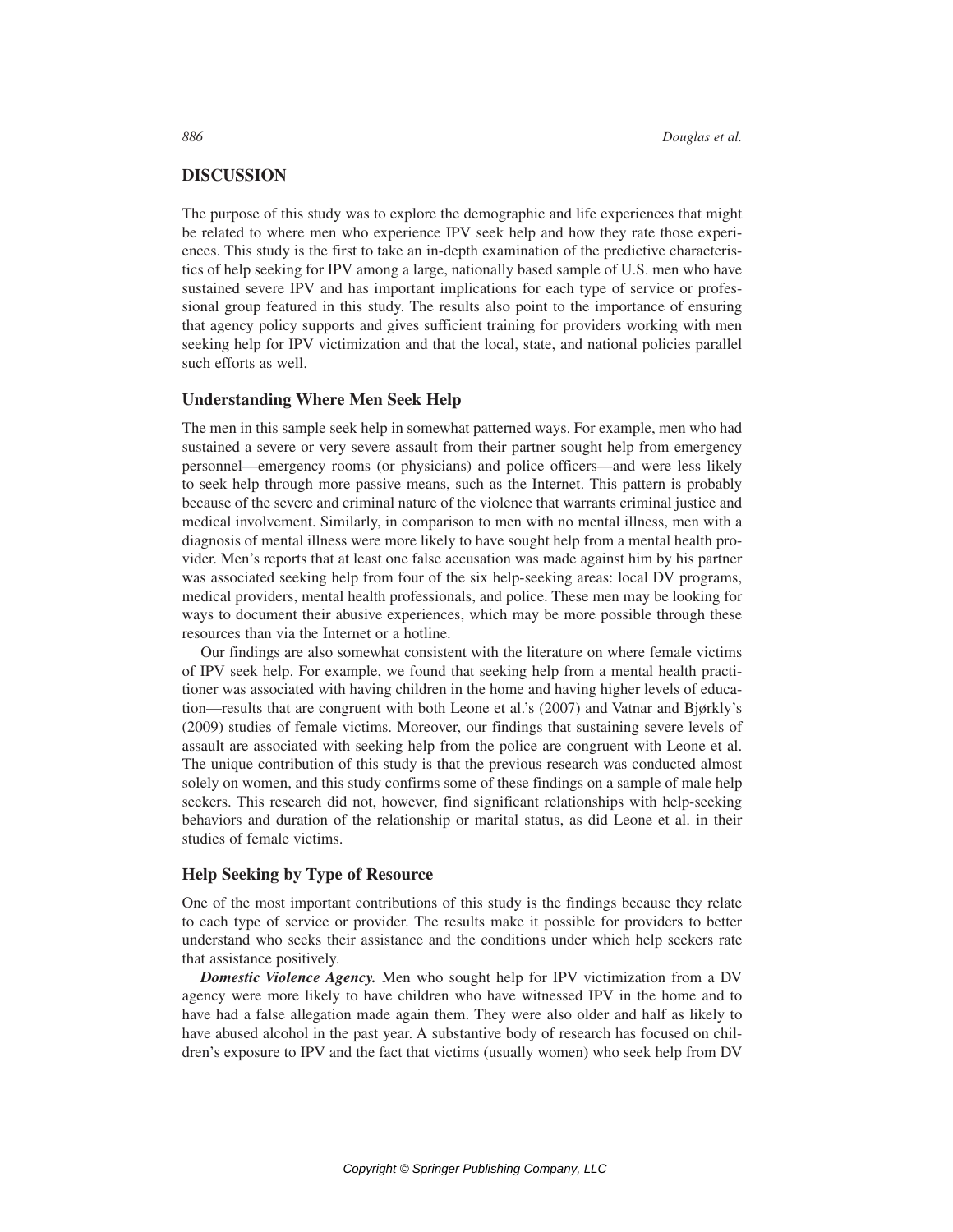agencies or shelters often have children with them who have witnessed or heard the IPV (Becker et al., 2009; Heugten & Wilson, 2008; Litrownik, Newton, Hunter, English, & Everson, 2003; Meyer, 2010; Owen, Thompson, Shaffer, Jackson, & Kaslow, 2009; Rivett, Howarth, & Harold, 2006; Spilsbury et al., 2008; Wasilewski et al., 2010). This finding does not appear to vary by the gender of the help seeker, and thus, we recommend that DV agency personnel inquire about whether male help seekers have children who need help. Moreover, although no research has documented the extent to which female victims of IPV who have sought help from DV agencies have had false accusations made against them, the results from this study suggest that this is an avenue worth exploring.

Research has documented the connection between female IPV victimization and abuse of alcohol (Fowler, 2007; Poole, Greaves, Jategaonkar, McCullough, & Chabot, 2008; Wingood, DiClemente, & Raj, 2000). This research shows that, at least among men, alcohol abuse is less likely among help seekers of local DV agencies. This finding, in conjunction with the finding on age, is important so that DV agencies can be prepared to assist men who are likely to be older and not likely to have alcohol abuse problems.

*Domestic Violence Hotlines.* Men who sought help from a DV hotline were less likely to have abused drugs within the past year. This is consistent with other research, which has found that among callers to general hotlines, only 10% concern substance abuse issues (Levine, Wagner, & Wish, 1994). Others, however, have documented that substance use is a common problem among hotline callers (Goud, 1985), and research on IPV has shown a strong relationship between substance abuse and IPV victimization (Fowler, 2007; McClennen, Summers, & Vaughan, 2002; Poole et al., 2008; Stuart et al., 2008). Thus, it is important for hotline workers to know that men who call for help with IPV victimization are less likely to abuse substances. We also found that men who call hotlines are more likely to have a history of childhood sexual abuse. This is important information for DV hotline operators and managers because they may want to screen or be sensitive to the fact that male help seekers may have a history of sexual abuse.

*Internet Resources.* Men who sought help via the Internet had more symptoms of posttraumatic stress and were less likely to have sustained severe violence. Thus, providers who are working with clients via the Internet may want to assess for mental health problems or make referrals to mental health providers, if this is not already done, because of the elevated levels of posttraumatic stress symptoms among the men who sought help through this resource. If they do not already know, Internet-based providers might find it helpful to know that men who sustain severe violence are likely to seek help from emergency responders such as medical providers or the police, rather than through the Internet, which is consistent with our findings on seeking help through medical personnel and the police and previous research (Lempert, 1997; Meyer, 2010).

*Medical Providers.* Men who sought help from medical providers were more likely to have a disability, to have been severely assaulted by their partner, to have higher levels of posttraumatic stress symptoms, and to have had false allegations made against them. In addition, men who had physically assaulted their partners were about half as likely to seek help from a medical provider. Men who seek help from medical providers are vulnerable; they tend to have a disability, higher levels of posttraumatic stress symptoms, and have been very severely assaulted by their partner, which is probably the primary reason for their visit to the medical provider (Meyer, 2010; Phelan et al., 2005). The men are not likely to have assaulted their partners but are likely to have had been falsely accused of mistreating either their partners or their children; they may be seeking an opportunity to document the abuse that they experience.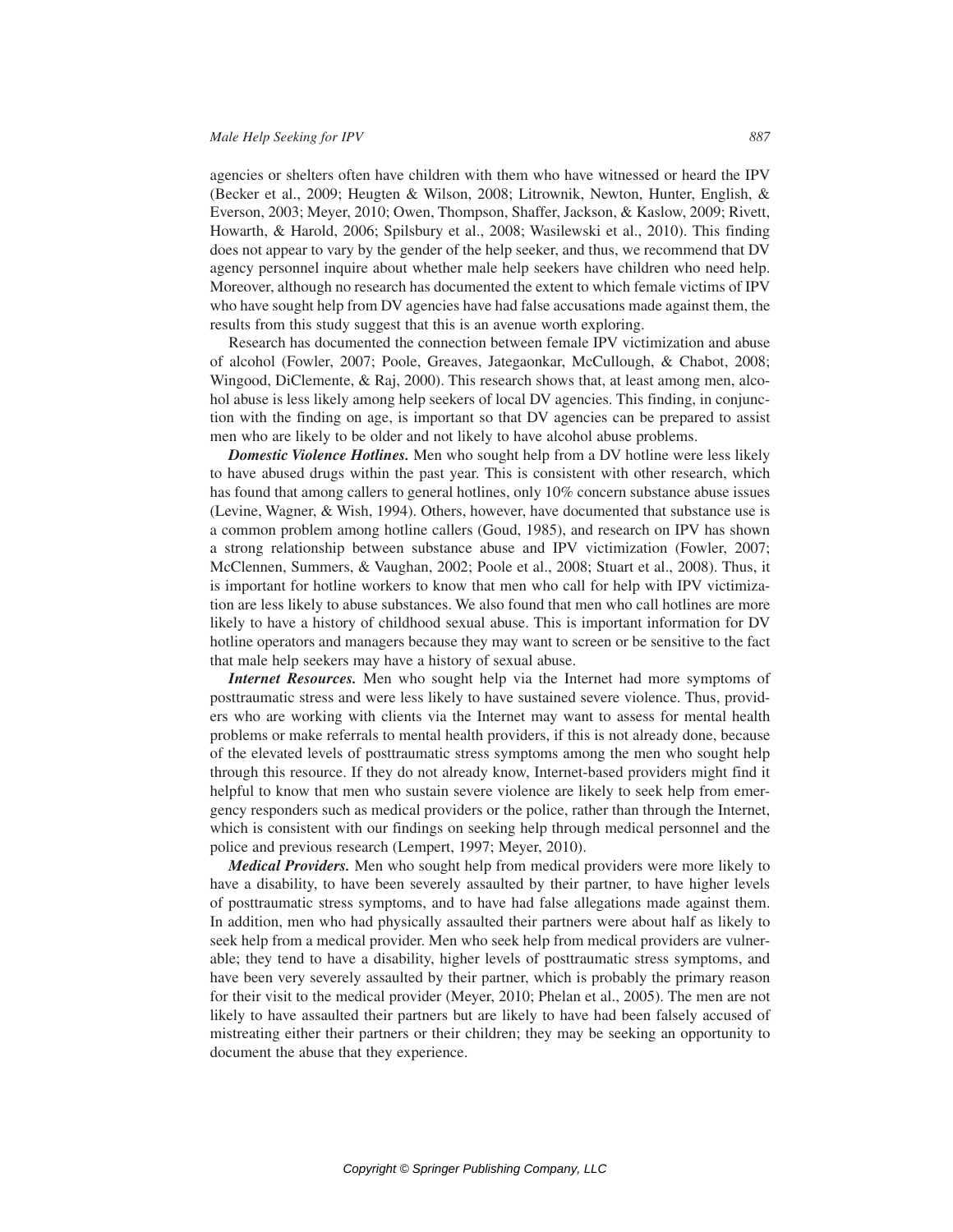*Mental Health Providers.* Men who sought help for IPV victimization were more likely to have children in the home, higher levels of education, to have had a false allegation made against them, and to have been diagnosed with a mental illness. Men who reported assaulting their partners were less likely to seek assistance through a mental health provider. Many of these findings are consistent with other research (Kernic et al., 2003; Meyer, 2010). This makes it necessary for clinicians to screen for the physical safety and psychological well-being of the children of their clients—something that has been routinely addressed in the literature (Augustyn & Groves, 2005; Rivett et al., 2006; Roseby & Johnston, 1995) and in practice (Wasilewski et al., 2010). It may be beneficial for mental health providers to understand the higher likelihood that false accusations are made against the male victims to which they provide services.

*Police.* Men who sought help from the police were older, taller, more likely to be from a racial/ethnic minority, and a rural location. They were more likely to have had a false allegation of mistreatment made against them and were more likely to have been very severely assaulted by their partners. Men who called the police were also less likely to have assaulted their partners.

Our findings are consistent with previous research, which shows that when victims contact the police, the IPV has become quite severe (Cattaneo & DeLoveh, 2008; Leone et al., 2007). Men who call the police are not likely to have used violence against their partner, possibly because of the very real possibility that they would be arrested for assault (Douglas, 2011). The men in this sample who called the police were likely to have had false allegations made against them and may be attempting to document the abuse that they experience in the relationship and the fact that they are not violent. Given our previous research, which shows that men in our sample who call the police are as likely to be arrested as are their female partners (Douglas, 2011), they may actually be doing their case further harm.

Minority men were more likely to call the police—a finding that is consistent with previous research showing that minority victims of IPV may be more likely to call the police than nonminority victims (Shermand, Schmidt, & Rogan, 1992). Men from rural areas may be more likely to call police because of a lack of services nearby or access to services.

#### **Predictors of Helpfulness**

We found that the quality of the experience that men had with the resource was strongly related to how they rated the helpfulness of the resources that they used. Resources that gave referrals that were helpful, validated the men's experiences, or provided information on how to get help for IPV were rated more favorably. Similarly, when a responder acted in accordance with a help seeker's expectations, the help seeker viewed the source as more helpful. When resources told men, "We only help women," the help seekers rated them less favorably. These findings are consistent with previous research on female IPV victims (Apsler et al., 2003).

The area in which the help seekers lived was also predictive of how the men rated the helpfulness of local DV agencies. We found an association between urbanicity and helpfulness; men who lived in the suburbs rated their experiences with local DV agencies less favorably than their counterparts in rural and urban areas. Similarly, women who live in urban locations have been found to rate the police as more helpful than women who live in rural locations; women from urban locations rated shelter use as less helpful than women from rural locations (Shannon et al., 2006). Men who lived in the Western United States rated their experiences with DV agencies as more positive, which seems inconsistent with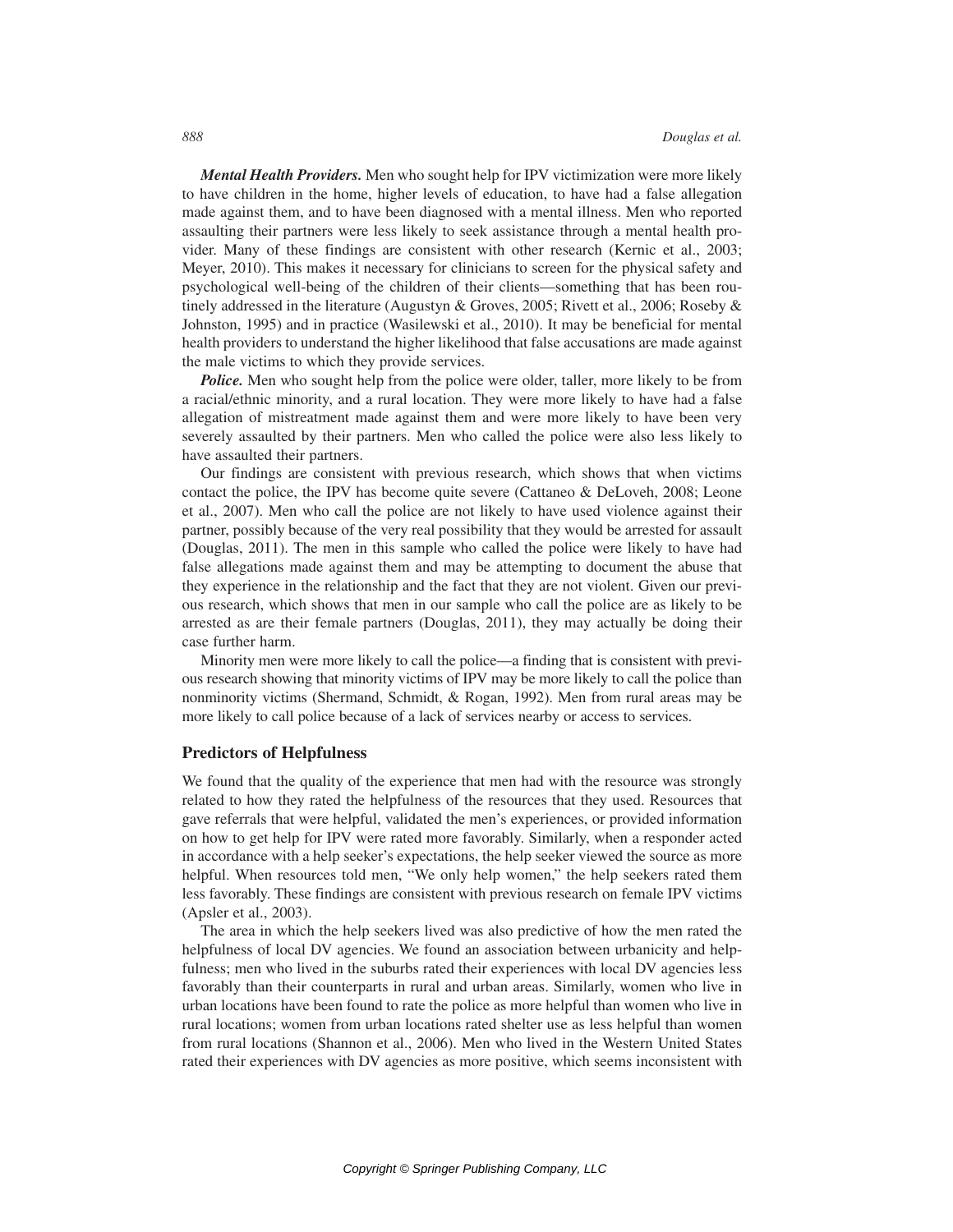findings that DV agencies located in the West are the least likely to provide group counseling services for men (Hines & Douglas, 2011).

There were other factors associated with ratings of helpfulness. First, men who had children reported less favorable experiences with DV agencies, which is concerning because we also found that men with children who have witnessed IPV are, in fact, more likely to seek help from a DV agency. Second, men who are lighter in weight had more positive ratings of the help that they received from DV hotlines, potentially because men who are larger are not taken seriously regarding IPV victimization. Third, men with a diagnosed mental illness were less satisfied with the help that they received from medical personnel, which has been noted in other research in general (Clarke, Dusome, & Hughes, 2007; Hoff, Rosenheck, Meterko, & Wilson, 1999).

Research on male victims of IPV is still developing, and the field has much to learn concerning their life experiences, how these relate to their help-seeking behaviors, and their satisfaction with their help seeking. Given that service providers' responses were the strongest predictors of men's rating of helpfulness, it would be beneficial if service providers take steps to alter their practices with male victims. Given that repeated, negative help-seeking experiences have been linked to poorer mental health outcomes among these men (Douglas, 2011), the importance of providing appropriate help cannot be overemphasized.

#### **Limitations and Future Research**

There are several limitations of this study. First, we cannot assess the legitimacy of the accounts and reports of abuse and help seeking in this study. Because most men completed the survey anonymously on the Internet, we have no way to confirm the legitimacy of their reports. It is possible that some men may have "an axe to grind" and reported false information. That said, it is unlikely that most men in this study fabricated the experiences that they reported in this 30-minute Internet study. These men likely had to overcome several societal and internal barriers to seeking help (Addis & Mahalik, 2003); it is not unusual for the experiences of victims to be denied when they first surface (Schatzow & Herman, 1989). Nonetheless, future research should aim to gather data from multiple informants. On a related note, we do not know the recruitment source for most samples, which made it impossible to know whether this piece of information is related to their satisfaction with the services that they received.

Second, we were not able to recruit men who did not have access to the Internet or did not call the DAHMW. Thus, we likely missed the experiences of men who are potentially in need of help, who found help through other avenues, and whose experiences could differ from those of the men we surveyed. This may be especially true because men's access to these resources was limited by socioeconomic conditions. On a related and third note, the men in this study are primarily White and well educated. It is possible that men with less affluence might have different experiences with help seeking, or might even be less likely to seek help in the first place. Fourth, the men in this study were asked to recall not only the events that primarily occurred over the past year but also some events that happened in their childhood; those questions that dealt with childhood issues are subject to potential problems with recall. Nonetheless, adult recall is a standard method for assessing childhood trauma (Derevensky & Deschamps, 1997; Finkelhor, Hotaling, Lewis, & Smith, 1990; Ruggiero et al., 2004; Wonderlich, Wilsnack, Wilsnack, & Harris, 1996).

Fifth, this study was a cross-sectional, correlational study; therefore, inferences about causality are weak, and such inferences could be strengthened with longitudinal designs.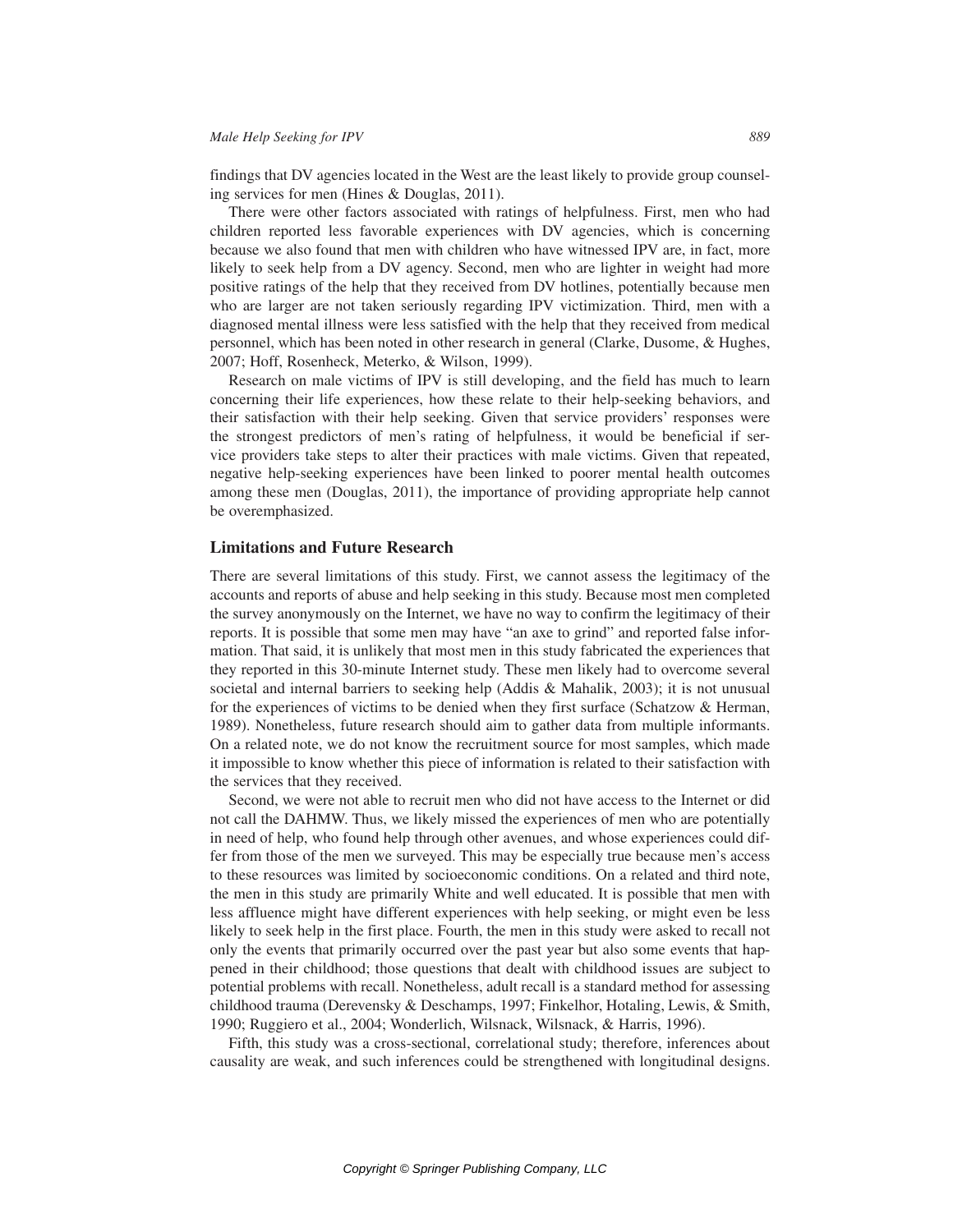We used several demographic and life experiences variables to predict where the men seek help and the helpfulness of those resources, but we cannot conclude that those predictors were causal. For example, social support positively predicts men's ratings of the helpfulness of DV agencies and the Internet, which could also be interpreted as men feeling more supported *as a result* of their positive experiences with those resources. Sixth, in-depth experiences with more potential service providers, such as members of the clergy, social workers, and attorneys, should be assessed. Finally, we measured the help seekers' opinions concerning the helpfulness of services and understand that this is not a measure of the effectiveness of the services, only a measure of how helpful the men perceived the service provider to be.

#### **CONCLUSION AND RECOMMENDATIONS**

Previous research on male help-seeking behaviors indicates that many men have to overcome internal and external barriers to seeking help for mental and physical health problems (Addis & Mahalik, 2003; Lane & Addis, 2005). The men who seek help for IPV victimization likely overcome similar barriers to seeking help, especially because it is a problem that is framed, even in federal policy, as a "woman's issue" (Saunders, 1988), and research indicates that men are even less likely to seek help for problems that are non-normative (Addis & Mahalik, 2003). Our previous research on this population has documented the significant external barriers that men encounter in obtaining assistance from human/social services and first responders (Douglas, 2011). It is not unusual for nontraditional IPV help seekers to report negative experiences with resources in the community (Beaulaurier, Seff, Newman, & Dunlop, 2007; Donnelly, Cook, & Wilson, 1999; McClennen et al., 2002; Renzetti, 1989). This study contributes to a small body of research, which examines factors related to the quality of the experiences among a group of help seekers for IPV victimization (Apsler et al., 2003; El-Khoury et al., 2004; Shannon et al., 2006; Weisz, 2005), and it is the first to focus on men. Further research is needed to better understand how personal characteristics and life experiences are related to the quality of these experiences. In addition, although recent research has examined the characteristics of DV agencies and their ability to provide services to male (and other underrepresented) victims (Hines & Douglas, 2011), further research is needed to understand how characteristics of DV agencies and personnel are related to how male victims of IPV rate the experiences from these agencies and similar providers.

In this study, we elucidated several demographic characteristics and life experiences that might be related to where men seek help and how they rate those services; in addition, we found that service provider responses strongly influence how clients rate the services they received. We hope that these results will better prepare members of the human/social service sector and first responders to IPV for the types of victims who may seek their services and provide evidence that all policies—agency, local, state, and federal—that target IPV victimization should be inclusive of gender, regardless of gender or sexual orientation. In theory, any of the types of providers assessed in this study might tailor the types of resources and assistance that they provide to match client characteristics and history. We applaud the good and important work that most responders to IPV provide clients, and it is not our intention to criticize the work that has been and is being accomplished. Rather, we seek to supplement it by providing long overdue evidence that verifies that men often need assistance with IPV victimization and that the characteristics of those men and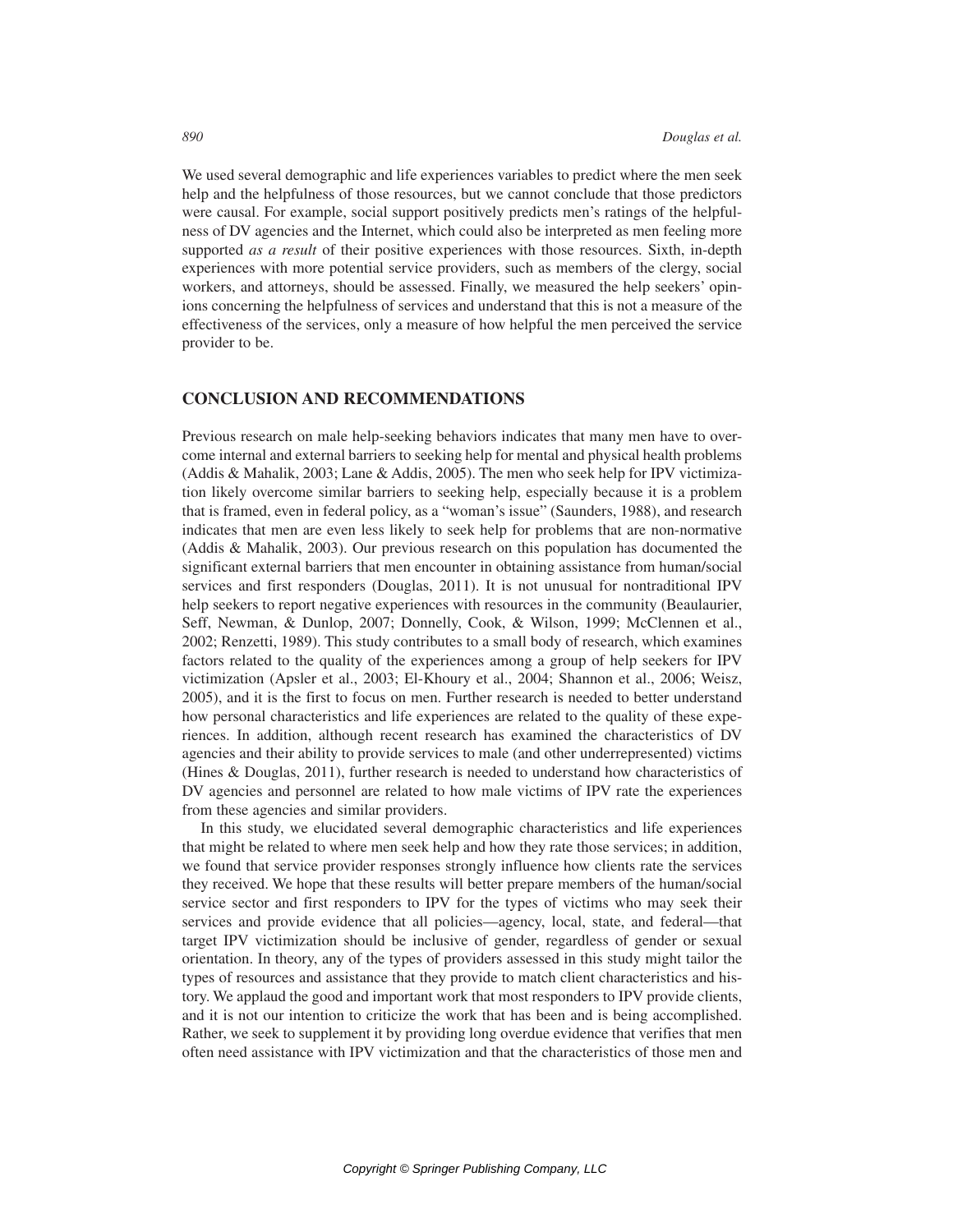the responses they receive may determine the type of assistance that is needed and their perceptions of the quality of help that they have obtained.

#### **REFERENCES**

- Addis, M. E., & Mahalik, J. R. (2003). Men, masculinity, and the contexts of help seeking. *American Psychologist*, *58*(1), 5–14.
- Ansara, D. L., & Hindin, M. J. (2010). Formal and informal help-seeking associated with women's and men's experiences of intimate partner violence in Canada. *Social Science & Medicine*, *70*(7), 1011–1018.
- Apsler, R., Cummins, M. R., & Carl, S. (2003). Perceptions of the police by female victims of domestic partner violence. *Violence Against Women*, *9*(11), 1318–1335.
- Augustyn, M., & Groves, B. M. (2005). Training clinicians to identify the hidden victims: children and adolescents who witness violence. *American Journal Of Preventive Medicine*, *29*(5 Suppl. 2), 272–278.
- Beaulaurier, R., Seff, L., Newman, F., & Dunlop, B. (2007). External barriers to help seeking for older women who experience intimate partner violence. *Journal of Family Violence*, *22*(8), 747–755.
- Becker, K. D., Mathis, G., Mueller, C. W., Issari, K., Atta, S. S., Geffner, R., . . . Lewis, J., III. (2009). Community-based treatment outcomes for parents and children exposed to domestic violence. *Children exposed to violence: Current issues, interventions and research* (pp. 179–195). New York, NY: Routledge/Taylor & Francis Group.
- Bowker, L. H., & Maurer, L. (1985). The importance of sheltering in the lives of battered women. *Response to the Victimization of Women & Children*, *8*(1), 2–8.
- Catalano, S. (2007). *Intimate partner violence in the United States*. Retrieved from http://www.ojp .usdoj.gov/bjs/intimate/ipv.htm
- Cattaneo, L. B., & DeLoveh, H. L. M. (2008). The role of socioeconomic status in helpseeking from hotlines, shelters, and police among a national sample of women experiencing intimate partner violence. *American Journal of Orthopsychiatry*, *78*(4), 413–422.
- Clarke, D. E., Dusome, D., & Hughes, L. (2007). Emergency department from the mental health client's perspective. *International Journal of Mental Health Nursing*, *16*(2), 126–131.
- Cook, P. W. (2009). *Abused men: The hidden side of domestic violence* (2nd ed.). Westport, CT: Praeger.
- Derevensky, J. L., & Deschamps, L. (1997). Young adults from divorced and intact families: Perceptions about preferred custodial arrangements. *Journal of Divorce & Remarriage*, *27*(1), 105–122.
- Donnelly, D. A., Cook, K. J., & Wilson, L. (1999). Provision and exclusion: The dual face of services to battered women in three Deep South states. *Violence Against Women*, *5*(7), 710–741.
- Douglas, E., M., & Hines, D. A. (2011). The helpseeking experiences of men who sustain intimate partner violence: An overlooked population and implications for practice. *Journal of Family Violence*, *26*(6), 473–485.
- El-Khoury, M. Y., Dutton, M. A., Goodman, L. A., Engel, L., Belamaric, R. J., & Murphy, M. (2004). Ethnic differences in battered women's formal help-seeking strategies: A focus on health, mental health, and spirituality. *Cultural Diversity and Ethnic Minority Psychology*, *10*(4), 383–393.
- Finkelhor, D., Hotaling, G. T., Lewis, I. A., & Smith, C. (1990). Sexual abuse in a national survery of adult men and women: Prevalence, characteristics and risk factors. *Child Abuse & Neglect*, *14*, 19–28.
- First, M. B., Gibbon, M., Spitzer, R. L., & Williams, J. B. (1996). *Structured clinical interview for DSM-IV Axis I disorders, research version, patient edition with psychotic screen (SCID-I/P W/PSY SCREEN)*. New York, NY: Biometrics Research, New York State Psychiatric Institute.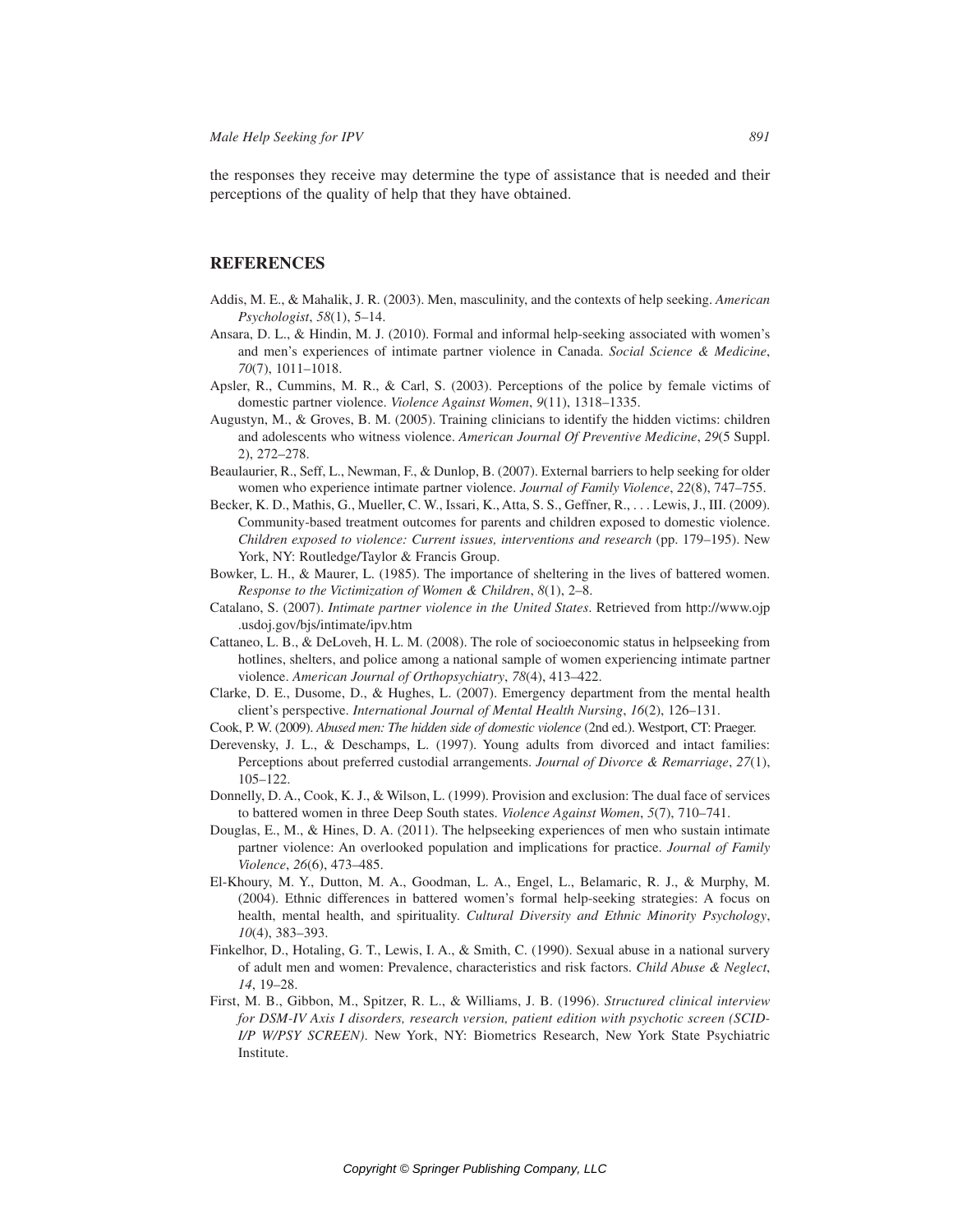- Fowler, D. (2007). The extent of substance use problems among women partner abuse survivors residing in a domestic violence shelter. *Family & Community Health: The Journal of Health Promotion & Maintenance*, *30*(1, Suppl.), S106–S108.
- Garson, G. D. (2009). *Statnotes: Topics in multivariate analysis*. Retrieved from http://faculty.chass .ncsu.edu/garson/PA765/statnote.htm
- Gelles, R. J. (1974). *The violent home: A study of physical aggression between husbands and wives*. Beverly Hills, CA: Sage.
- George, M. J. (2007). The 'great taboo' and the role and patriarchy in husband and wife abuse. *International Journal of Men's Health*, *6*(1), 7–21. http://dx.doi.org/10.3149/jmh.0601.7

Giles-Sims, J. (1983). *Wife battering: A systems theory approach*. New York, NY: Guilford Press.

- Goud, N. (1985). Dial-a-need hotlines. *Journal of Humanistic Counseling, Education & Development*, *24*(2), 76–80.
- Heugten, K., & Wilson, E. (2008). Witnessing intimate partner violence: Review of the literature on coping in young persons. *Social Work Review*, *20*(3), 52–62.
- Hines, D., Brown, J., & Dunning, E. (2007). Characteristics of callers to the domestic abuse helpline for men. *Journal of Family Violence*, *22*, 63–72.
- Hines, D. A., & Douglas, E. M. (2010a). A closer look at men who sustain intimate terrorism by women. *Partner Abuse*, *3*(1), 286–313.
- Hines, D. A., & Douglas, E. M. (2010b). Intimate terrorism by women towards men: Does it exist? *Journal of Aggression, Conflict, and Peace Research*, *2*(3), 36–56.
- Hines, D. A., & Douglas, E. M. (2011). The reported availability of U.S. domestic violence services to victims who vary by age, sexual orientation, and gender. *Partner Abuse*, *2*(1), 3–28.
- Hoff, R. A., Rosenheck, R. A., Meterko, M., & Wilson, N. J. (1999). Mental illness as a predictor of satisfaction with inpatient care at Veterans Affairs hospitals. *Psychiatric Services*, *50*(5), 680–685.
- Kernic, M. A., Wolf, M. E., Holt, V. L., McKnight, B., Huebner, C. E., & Rivara, F. P. (2003). Behavioral problems among children whose mothers are abused by an intimate partner. *Child Abuse & Neglect*, *27*(11), 1231.
- Kilpatrick, D. G., Acierno, R., Resnick, H. S., Saunders, B. E., & Best, C. L. (1997). A 2-year longitudinal analysis of the relationships between violent assault and substance use in women. *Journal of Consulting and Clinical Psychology*, *65*(5), 834–847.
- Lane, J. M., & Addis, M. E. (2005). Male gender role conflict and patterns of help seeking in Costa Rica and the United States. *Psychology of Men & Masculinity*, *6*(3), 155–168.
- Lempert, L. B. (1997). The other side of help: Negative effects in the help-seeking processes of abused women. *Qualitative Sociology*, *20*(2), 289–309.
- Leone, J. M., Johnson, M. P., & Cohan, C. L. (2007). Victim help seeking: Differences between intimate terrorism and situational couple violence. *Family Relations: An Interdisciplinary Journal of Applied Family Studies*, *56*(5), 427–439.
- Levine, E., Wagner, M., & Wish, E. D. (1994). *Maryland Automated Hotline Reporting System (MAHRS): Background and early findings*. College Park, MD: University of Maryland.
- Litrownik, A. J., Newton, R., Hunter, W. M., English, D., & Everson, M. D. (2003). Exposure to family violence in young at-risk children: A longitudinal look at the effects of victimization and witnessed physical and psychological aggression. *Journal of Family Violence*, *18*(1), 59–73.
- McClennen, J. C., Summers, A. B., & Vaughan, C. (2002). Gay men's domestic violence: Dynamics, help-seeking behaviors, and correlates. *Journal of Gay & Lesbian Social Services*, *14*(1), 23–49.
- McNamara, J. R., Ertl, M. A., Marsh, S., & Walker, S. (1997). Short-term response to counseling and case management intervention in a domestic violence shelter. *Psychological Reports*, *81*(3 Pt. 2), 1243–1251.
- McNamara, J. R., Tamanini, K., & Pelletier-Walker, S. (2008). The impact of short-term counseling at a domestic violence shelter. *Research on Social Work Practice*, *18*(2), 132–136.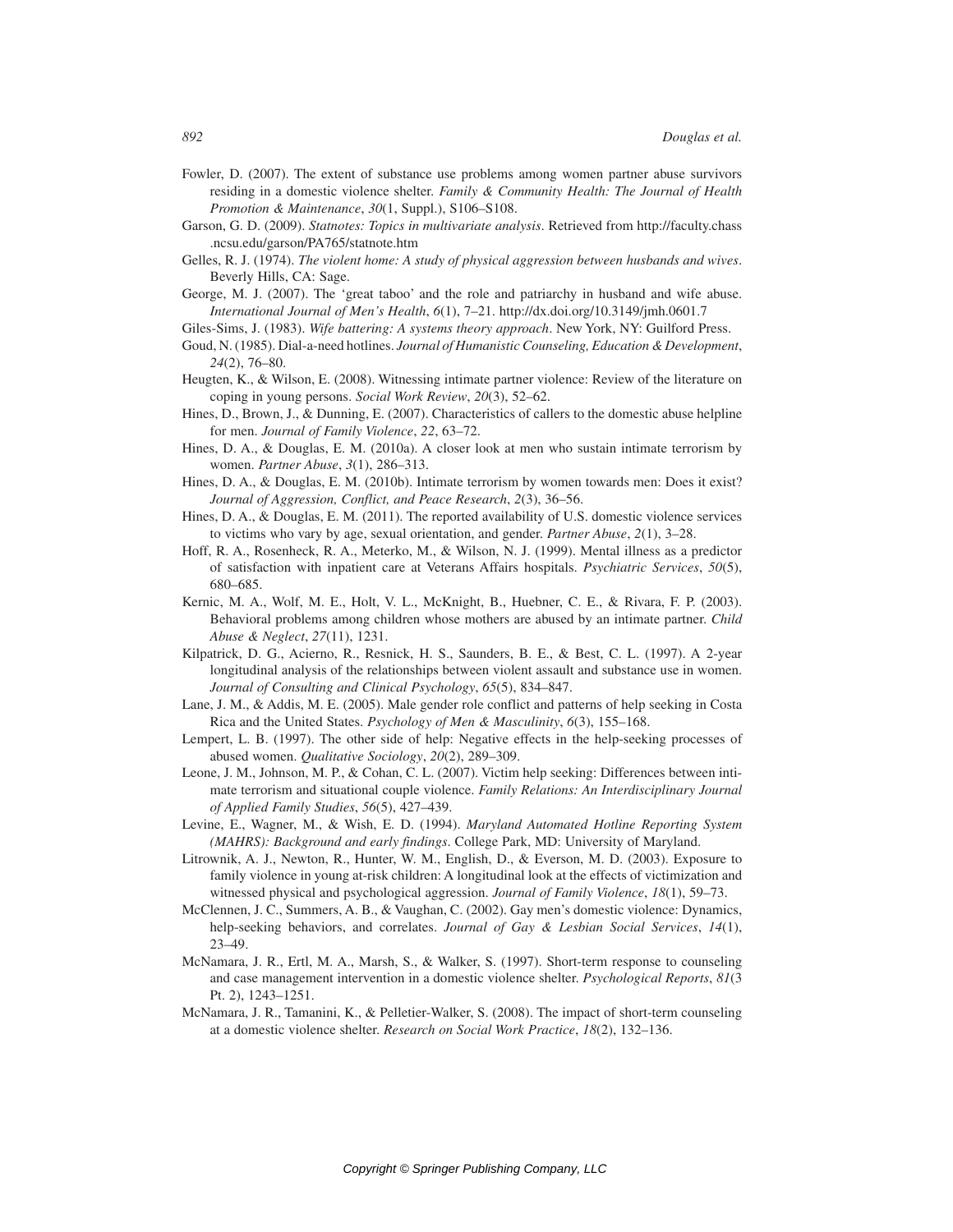- Meyer, S. (2010). Responding to intimate partner violence victimisation: Effective options for helpseeking. *Trends & Issues in Crime & Criminal Justice*, *389*, 1–6.
- Mitchell, P. H., Powell, L., Blumenthal, J., Norten, J., Ironson, G., Pitula, C. R., . . . Berkman, L. F. (2003). A short social support measure for patients recovering from myocardial infarction: The ENRICHD Social Support Inventory. *Journal of Cardiopulmonary Rehabilitation*, *23*(6), 398–403.
- Molina, O., Lawrence, S. A., Azhar-Miller, A., & Rivera, M. (2009). Divorcing abused Latina immigrant women's experiences with domestic violence support groups. *Journal of Divorce & Remarriage*, *50*(7), 459–471.
- Norton, I. M., & Schauer, J. (1997). A hospital-based domestic violence group. *Psychiatric Services*, *48*(9), 1186–1190.
- Owen, A., Thompson, M., Shaffer, A., Jackson, E., & Kaslow, N. (2009). Family variables that mediate the relation between intimate partner violence (IPV) and child adjustment. *Journal of Family Violence*, *24*(7), 433–445.
- Phelan, M. B., Hamberger, L. K., Guse, C. E., Edwards, S., Walczak, S., & Zosel, A. (2005). Domestic violence among male and female patients seeking emergency medical services. *Violence and Victims*, *20*(2), 187–206.
- Poole, N., Greaves, L., Jategaonkar, N., McCullough, L., & Chabot, C. (2008). Substance use by women using domestic violence shelters. *Substance Use & Misuse*, *43*(8–9), 1129–1150.
- Refuerzo, B. J., & Verderber, S. (1989). Effects of personal status and patterns of use on residential satisfaction in shelters for victims of domestic violence. *Environment and Behavior*, *21*(4), 413–434.
- Rennison, C. M., & Welchans, S. (2000). *Intimate partner violence*. Bureau of Justice Statistics (Special Report NCJ 178247). Washington, DC: U.S. Department of Justice, Office of Justice Programs, Bureau of Justice Statistics. Retrieved from http://bjs.ojp.usdoj.gov/content/pub/pdf/ipv.pdf
- Renzetti, C. M. (1989). Building a second closet: Third party responses to victims of lesbian partner abuse. *Family Relations*, *38*(2), 157–163.
- Rivett, M., Howarth, E., & Harold, G. (2006). 'Watching from the stairs': Towards an evidencebased practice in work with child witnesses of domestic violence. *Clinical Child Psychology & Psychiatry*, *11*(1), 103–125.
- Roseby, V., & Johnston, J. R. (1995). Clinical interventions with latency-age children of high conflict and violence. *American Journal of Orthopsychiatry*, *65*(1), 48–59.
- Ruggiero, K. J., DelBen, K., Scotti, J. R., & Rabalais, A. E. (2003). Psychometric properties of the PTSD Checklist—civilian version. *Journal of Traumatic Stress*, *16*, 495–502.
- Ruggiero, K. J., Smith, D. W., Hanson, R. F., Resnick, H. S., Saunders, B. E., Kilpatrick, D. G., & Best, C. L. (2004). Is disclosure of childhood rape associated with mental health outcome? Results from the National Women's Study. *Child Maltreatment: Journal of the American Professional Society on the Abuse of Children*, *9*(1), 62–77.
- Saunders, D. G. (1988). Wife abuse, husband abuse, or mutual combat? A feminist perspective on the empirical findings. In K. Yllo & M. Bograd (Eds.), *Feminist perspectives on wife abuse* (pp. 90–113). Newbury Park, CA: Sage.
- Schatzow, E., & Herman, J. L. (1989). Breaking secrecy. Adult survivors disclose to their families. *The Psychiatric Clinics of North America*, *12*(2), 337–349.
- Shannon, L., Logan, T. K., Cole, J., & Medley, K. (2006). Help-seeking and coping strategies for intimate partner violence in rural and urban women. *Violence and Victims*, *21*(2), 167–181.
- Shermand, L. W., Schmidt, J. D., & Rogan, D. P. (1992). *Policing domestic violence: Experiments and dilemmas*. New York, NY: Free Press.
- Spilsbury, J. C., Kahana, S., Drotar, D., Creeden, R., Flannery, D. J., & Friedman, S. (2008). Profiles of behavioral problems in children who witness domestic violence. *Violence & Victims*, *23*(1), 3–17.